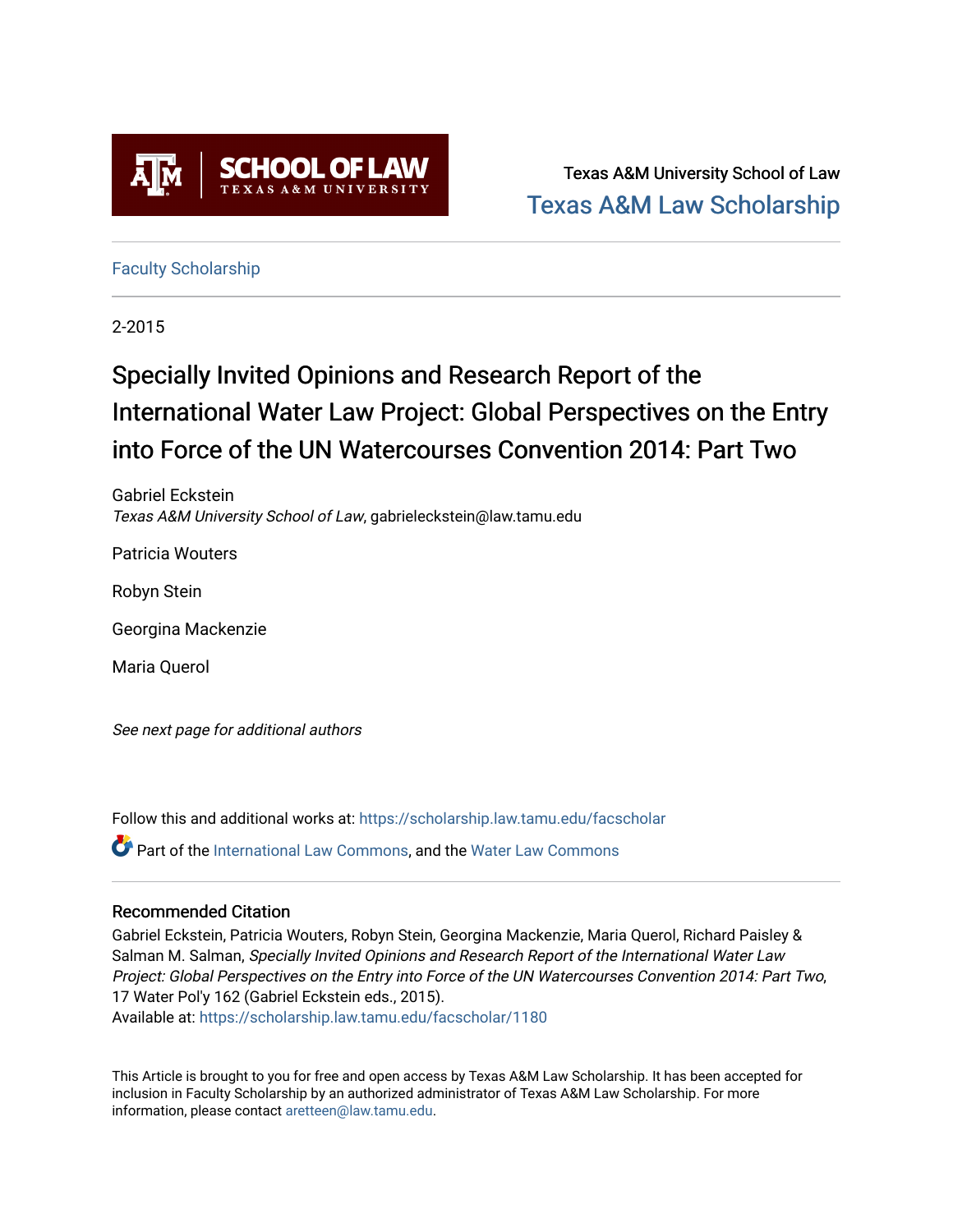## Authors

Gabriel Eckstein, Patricia Wouters, Robyn Stein, Georgina Mackenzie, Maria Querol, Richard Paisley, and Salman M.A. Salman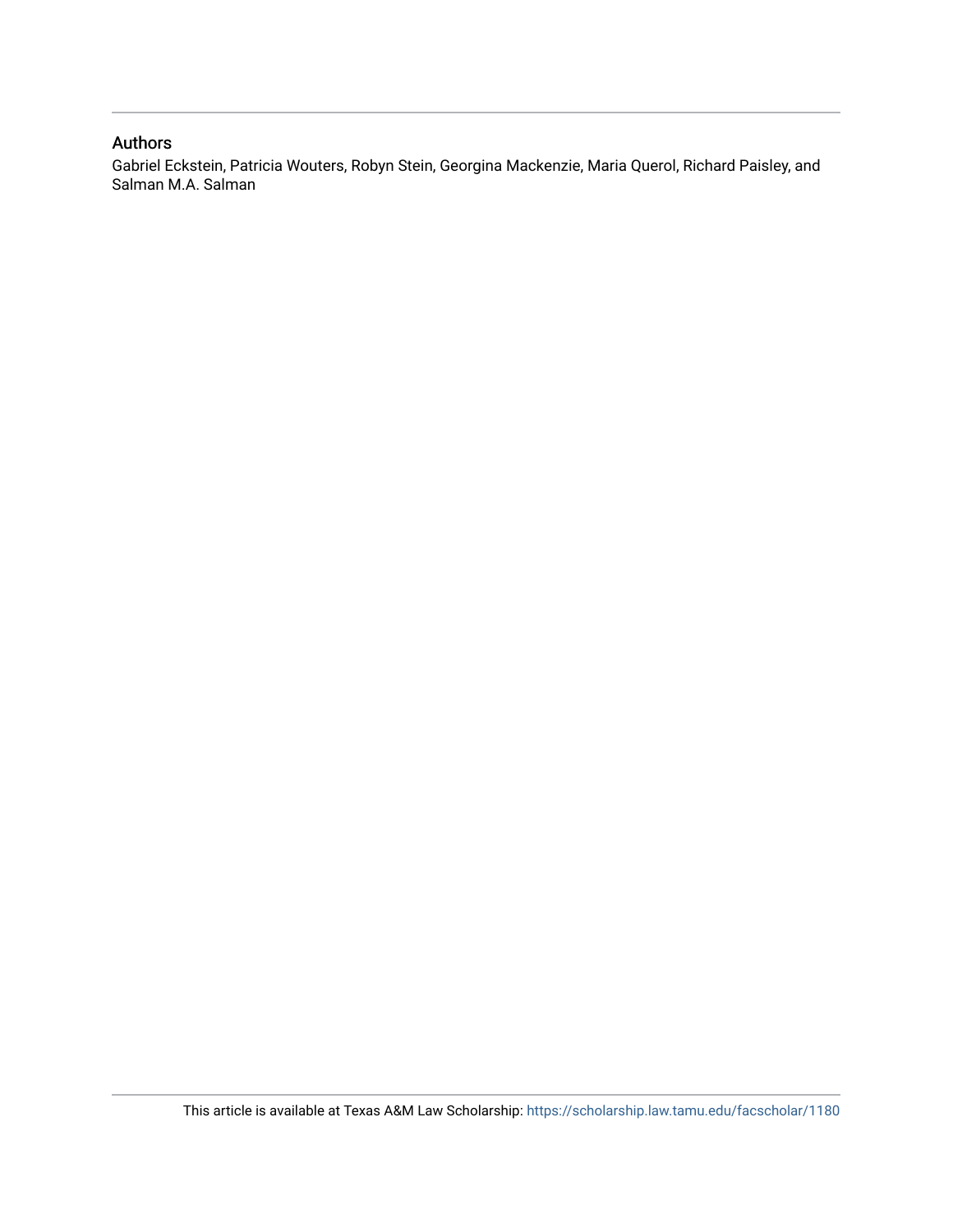## Specially invited opinions and research report of the International Water Law Project: global perspectives on the entry into force of the UN Watercourses Convention 2014: part two

Gabriel Eckstein<sup>1</sup> (Editor)

E-mail: [gabrieleckstein@law.tamu.edu](mailto:gabrieleckstein@law.tamu.edu)

#### Abstract

From the Editor-in-Chief, Dr Jerome Delli Priscoli: This is the second part of a research report on opinions of prominent international water lawyers from each continent on the potential impacts of the 1997 UN Convention on the Non-Navigational Uses of International Watercourses. The first part of the report was published in Water Policy 16(6).

Keywords: International water law; Watercourses Convention

#### Introduction to the series

The following compilation is reproduced and adapted from a series of essays that appeared in the blog of the International Water Law Project [\(www.internationalwaterlaw.org](http://www.internationalwaterlaw.org)). The series was solicited in preparation for the coming into force of the 1997 UN Convention on the Non-navigational Uses of International Watercourses. The Convention had been pending for 17 years since its adoption by the United Nations General Assembly (UNGA) in 1997. On 19 May 2014, Vietnam became the 35th party to the treaty, bringing the total number of State Parties to 35, the minimum number of ratifications needed to bring that Convention into force.

In anticipation of this long-awaited occasion, during the summer of 2014, the International Water Law Project hosted a series of essays on its blog [\(www.internationalwaterlaw.org/blog/\)](http://www.internationalwaterlaw.org/blog/) from some of the most knowledgeable scholars and practitioners worldwide. The series provided unique perspectives and information on the implications of the Convention for international water law and the global

doi: 10.2166/wp.2014.009

© IWA Publishing 2015

<sup>&</sup>lt;sup>1</sup> Professor Eckstein is a member of the law faculty at Texas A&M University, creator and director of the International Water Law Project, and editor of the International Water Law Project Blog.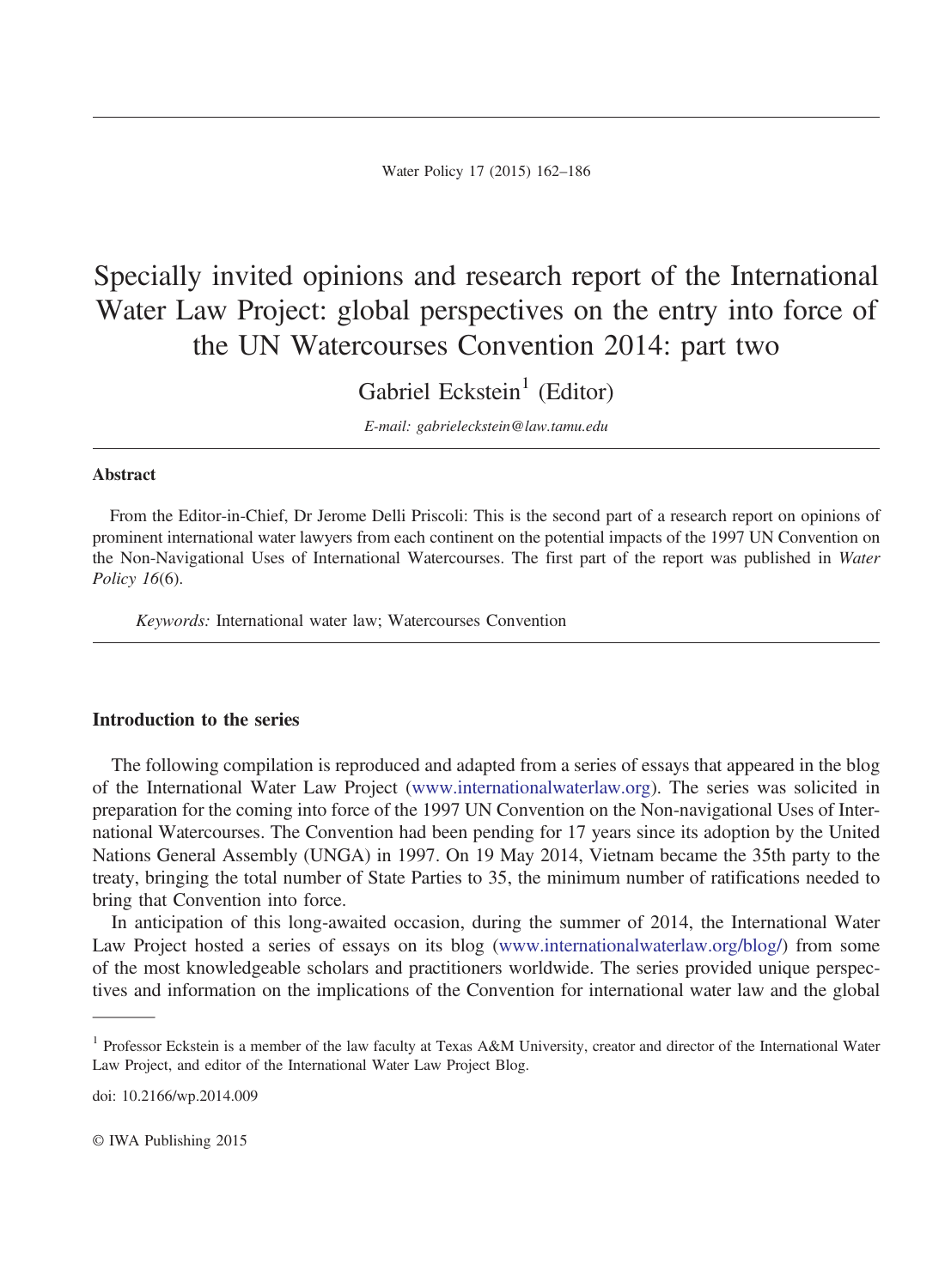management of transboundary watercourses. The outcome was a fantastic, provocative, and timely compilation that offered readers both an introduction and unique insight into the Convention. It also offered readers the opportunity to participate in the discussion and offer their own perspectives and opinions by submitting comments on the various essays. While the essays have been included in the following compilation, the readers' comments can be found on the International Water Law Project Blog.

The International Water Law Project is itself a unique institution. Existing solely on the Internet, the website is one of the premier resources and clearing houses for information on international water law and policy. Its purpose is to educate and provide relevant resources to researchers and the public and to facilitate cooperation over the world's freshwater resources.

## 1. Professor Patricia Wouters<sup>2</sup> on considering China's approach to the UN Watercourses Convention – time to revisit?

One of China's riparian neighbors, Vietnam, was the 35th country to ratify the 1997 UN Watercourses Convention (UNWC), catalyzing its entry into force on 17 August 2014. What does this mean for China and this region? While China voted against the UN Resolution adopting the UNWC in 1997, this does not tell the whole story. Instead, China's transboundary water resources' management must be considered within a broader context, and as part of a continuum of China's evolving approach to international law.

#### 1.1. Setting the context

With 5,000 years of history, China has considerable experience in water resources' development. Yet China's diminishing quantities and qualities of fresh water pose serious challenges to the nation's burgeoning economic growth [\(China Water Risk website](#page-24-0)). In recent years, this has led the government to include 'water' in its 'Number One priority' annual policy documents, instruments that drive Chinese national policy actions. Premier Li Keqiang's 'war on pollution' has also resulted in a range of measures targeting water pollution, especially in urban areas and development hubs ([China, 2014 No.1 Doc\)](#page-24-0). These domestic initiatives will have a critical impact on China's transboundary water practice.

Situated as the upper riparian in some 40 major transboundary watercourses with 14 riparian nations (see [Figure 1](#page-4-0)), China has adopted an approach to transboundary water resources' management consistent with its 'Five Principles of Peaceful Coexistence': mutual respect for sovereignty and territorial integrity, mutual non-aggression, non-interference in each other's internal affairs, equality and mutual benefit, and peaceful coexistence. Each of these principles aligns directly with core values of the UN Charter. Recently, President Xi Jinping commemorated the sixtieth anniversary of the five principles and reaffirmed China's commitment to furthering this approach with a view to building 'a new type of international relations and a better world of win–win cooperation' [\(Ministry of Foreign Affairs of China, 2014\)](#page-25-0).

China already implements this foreign policy strategy, with proactive outreach across Asia, Europe, Africa, and Latin America, concluding an impressive array of mostly bilateral agreements. As just one example, during his Latin American visit (described as opening 'a new chapter in China–Latin American win–win cooperation' [\(Yushan, 2014](#page-26-0))), in his address to Brazil's National Congress, President Xi spoke of the need for 'international

<sup>&</sup>lt;sup>2</sup> Professor Wouters directs the China International Water Law Programme at Xiamen Law School, China. She can be reached at pkwoutersxiamen@hotmail.com.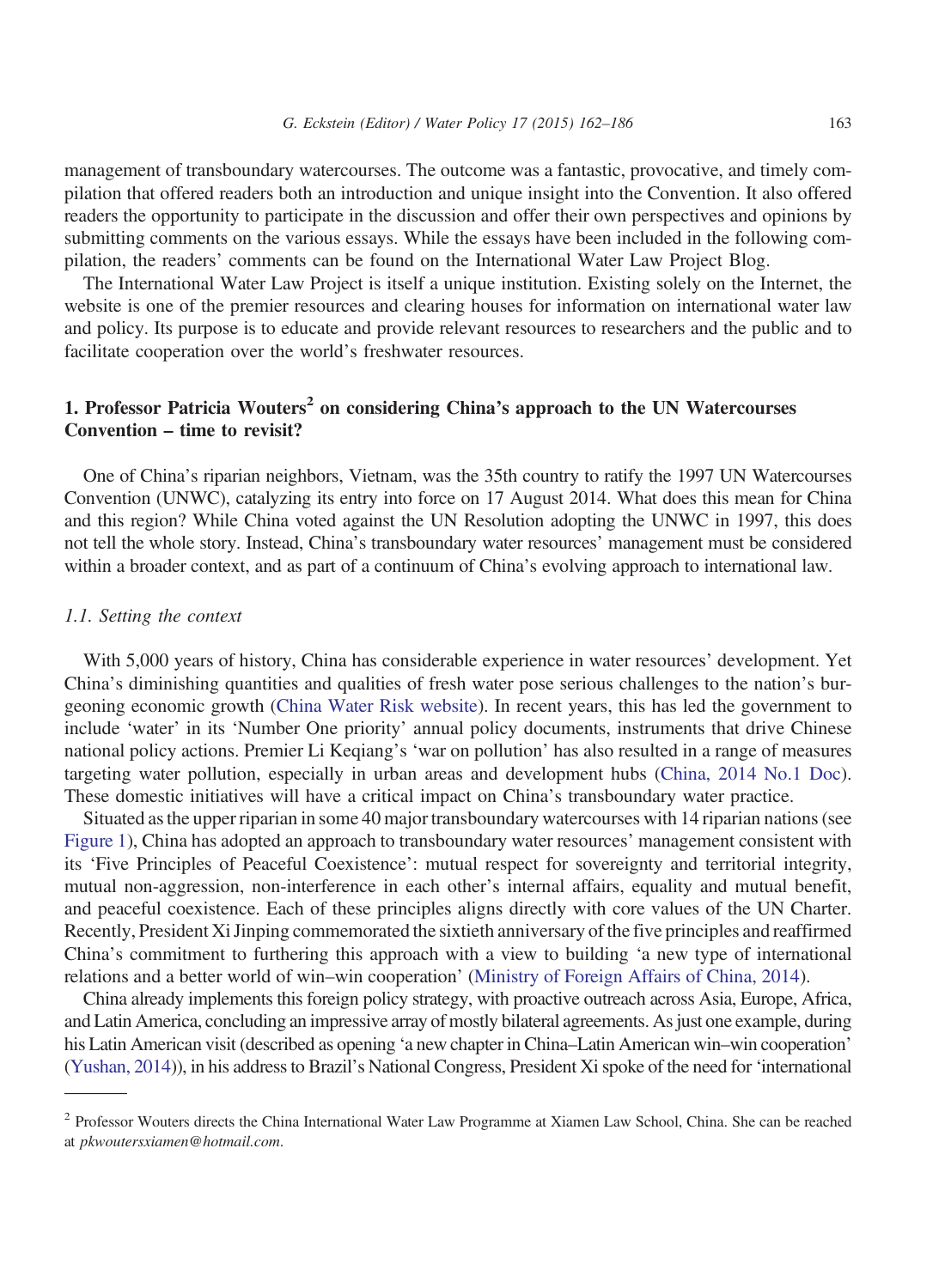<span id="page-4-0"></span>

Fig. 1. China's transboundary waters. Source: [Wouters & Chen \(2011\)](#page-26-0).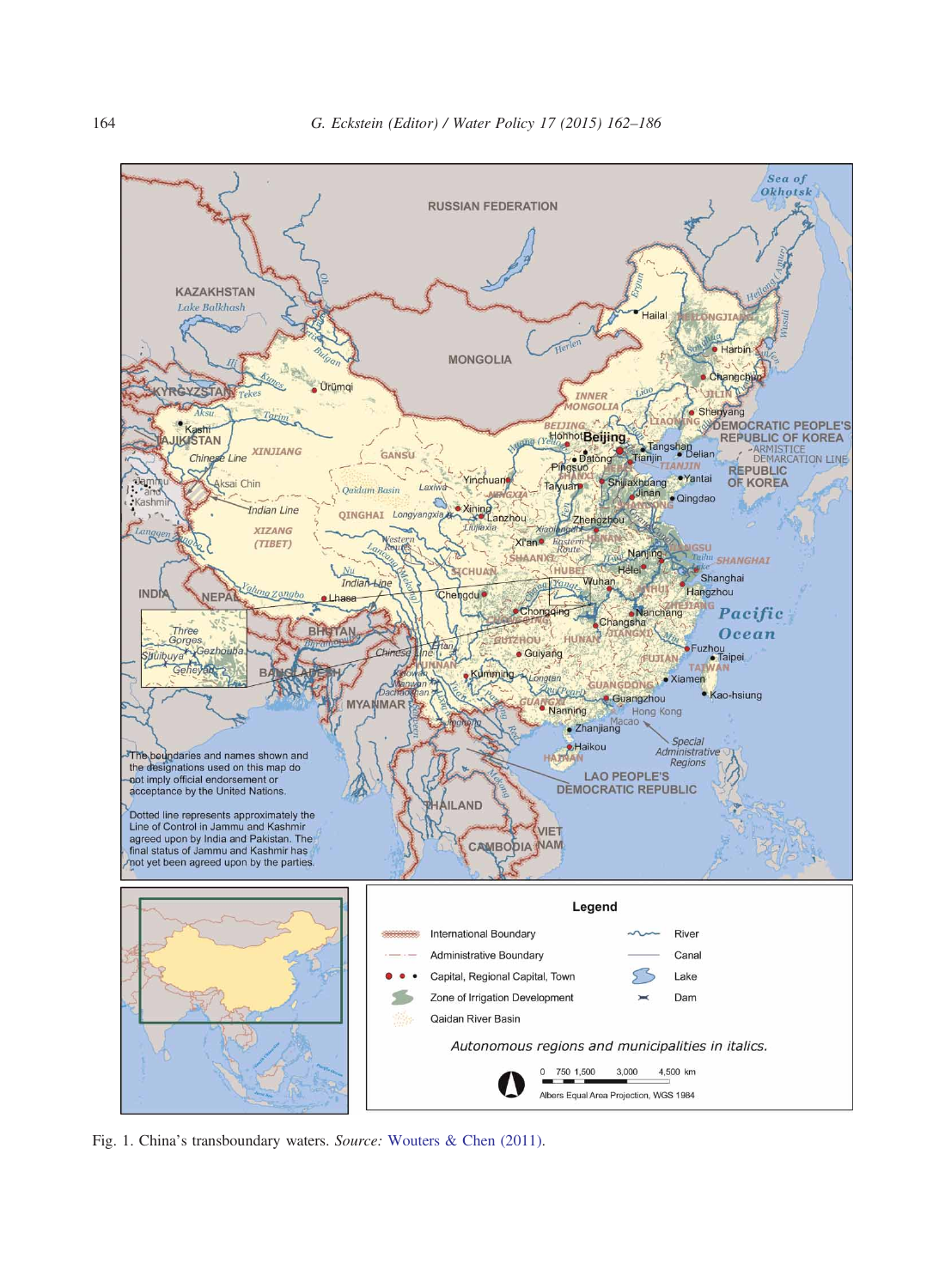fairness and justice', and urged adherence to principles contained in the UN Charter [\(Ministry of Foreign](#page-25-0) [Affairs of China, 2014](#page-25-0); [YouTube, 2014](#page-26-0)). While he reiterated the integral importance of national sovereignty and territorial integrity, he added that there must be due regard for the reasonable concern of others. Referring to China as a 'peace-loving nation', President Xi asserted that China opposed all forms of hegemony, adding that 'China cannot develop without the world and the world cannot develop without China'.

#### 1.2. China's position regarding the UNWC

China's refusal to support the UN Resolution adopting the UNWC was aligned to its approach to international law. It was in this context that the Chinese delegate explained China's dissatisfaction with the text:

'First, it failed to reflect general agreement among all countries, and a number of states had major reservations regarding its main provisions. Second, the text did not reflect the principle of the territorial sovereignty of a watercourse state. Such a state had indisputable sovereignty over a watercourse which flowed through its territory. There was also an imbalance between the rights and obligations of the upstream and downstream states …China could not support provisions on the mandatory settlement of disputes which went against the principles set out in the United Nations Charter… [China] favored the settlement of all disputes through peaceful negotiations. Accordingly… [China] voted against the draft resolution to which the draft convention was attached' ([UNGA Press Release GA/9248, 1997](#page-25-0)).

Notably, however, during the deliberations leading to the Convention, China expressed strong support for many of the norms eventually included in the UNWC, especially the principle of equitable and reasonable use [\(UNGA Sixth Committee, 1996](#page-26-0)). Moreover, a recent study examining China's transboundary water treaty practice suggests that, in general, China's actions respect the approach of the UNWC (Chen et al[., 2013\)](#page-24-0). The research, however, also revealed that, while China embraces the duty to cooperate (as a general guiding principle) and supports the rule of equitable and reasonable use in its water-related treaties, these norms are often expressed in broad terms. Also, the mechanisms for transboundary cooperation provided for in China's treaties – rules of procedure, institutional mechanisms, and dispute settlement – are rather imprecise and focus primarily on technical issues. In addition, while the treaty practice lacks any compulsory or third-party dispute-settlement provisions, such an approach is consistent with China's view that differences should be managed through consultation, dialogue and negotiations.

#### 1.3. Contemporary transboundary water issues involving China – the case of the Mekong

A recent article in the Financial Times [\(Clark, 2014\)](#page-24-0) highlights China's upstream dilemma – how can China be the 'good neighbor' on the Mekong? China is only a dialogue partner under the Mekong Agreement, with observer status at Mekong River Commission (MRC) meetings. However, under an agreement with the MRC, China provides the Commission hydrological data on its portion of the river (see [Figure 2](#page-6-0)). Nevertheless, downstream riparians recently alleged that China's dams were responsible for downstream flooding (December 2013) and scarcity (February 2014).

Without clear rules of procedure (such as those set forth under the UNWC and the Mekong Agreement), China's duty to cooperate lacks normative traction.

China has a unique opportunity in the field of transboundary waters for consolidating its emerging role as a 'good neighbor' that seeks 'win–win' solutions. Improved procedural rules and dispute-avoidance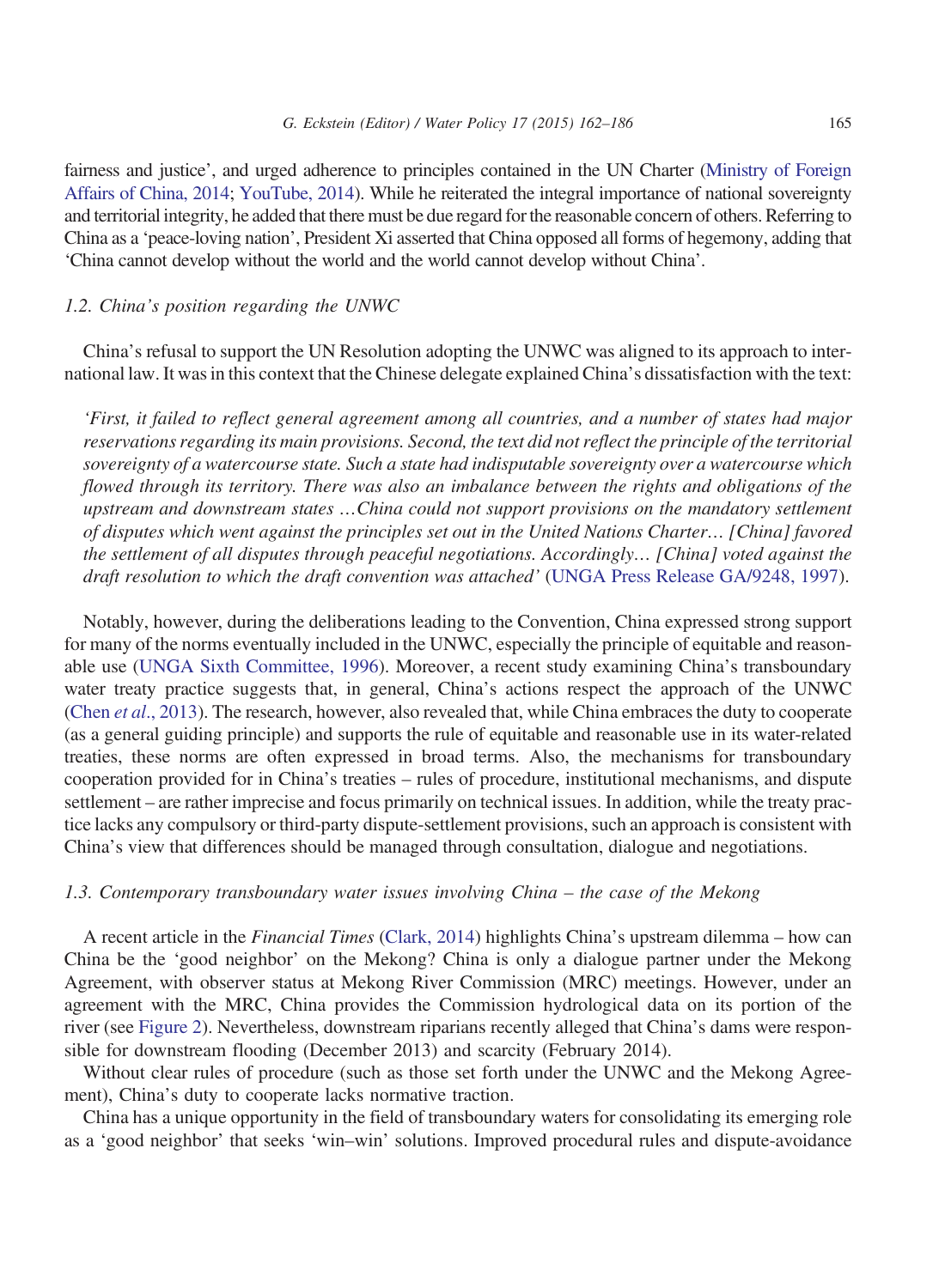<span id="page-6-0"></span>

Fig. 2. The Mekong River Basin. Source: [Ti Le-Huu & Lien Nguyen Duc.](#page-25-0)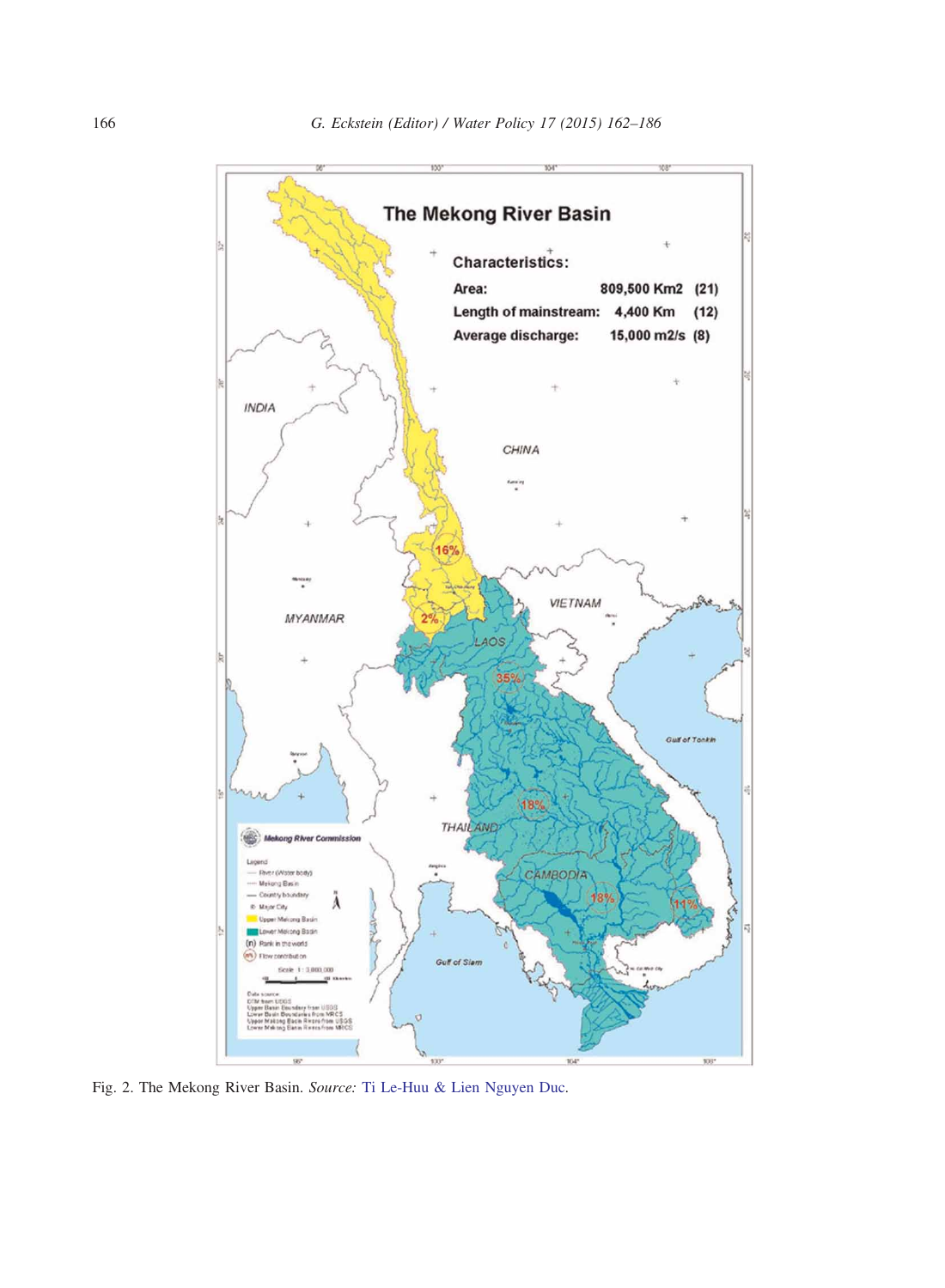mechanisms, developed to meet the regional context, could facilitate improved transboundary cooperation. With its considerable technical expertise, China could devise its own 'people-to-people' approach for enhanced transboundary cooperation.

### 1.4. China's future approach to transboundary waters – the need for consolidation, including revisiting the UNWC as a framework instrument

Things are changing. China is now well placed to develop its approach to transboundary water cooperation in ways that match its global foreign policy strategy. The UNWC, as a multilateral framework instrument, offers a range of rules and processes that China could adapt to meet its diverse transboundary issues in ways that demonstrate China's role as the 'good neighbor'. By incorporating some of the provisions and processes included in the UNWC in its existing and future treaty and state practice, China could move forward in this field. China appears to be heading in this direction, as demonstrated by its recent 2013 Declaration with Kazakhstan, which builds on past bilateral treaty practice and enlarges the Sino-Kazak joint commission's remit to include work on water allocation.

Borrowing from the UNWC, China could also find legal approaches that contribute to its 'war on pollution', in the transboundary context, by introducing more detailed substantive and procedural rules aimed at water pollution. In this regard, China might also take inspiration from the [UNECE Convention on the](#page-25-0) [Protection and Use of Transboundary Watercourses and International Lakes \(1992\)](#page-25-0). China's support for the UN (generally), coupled with its currently evolving approach to international law, provides compelling reasons for China to revisit the guidelines provided for in these two UN global water conventions.

China's emerging role in international development can also serve to enhance its approach to transboundary water cooperation. For example, China's new 'peace-through-development' agenda with India ([Cohen, 2014](#page-24-0)) could help to build upon the series of recent transboundary water agreements between the two countries [\(Ramachandran & Krishnan, 2014\)](#page-25-0).

China's commitment to environmental protection (evidenced in China's participation in a broad range of multilateral environmental agreements, such as the RAMSAR Wetlands Convention ([Convention on](#page-24-0) [Wetlands of International Importance \(RAMSAR Convention\), 1975\)](#page-24-0), [Convention on Biological Diver](#page-24-0)[sity \(1993\)](#page-24-0), Climate Change Convention [\(UN Framework Convention on Climate Change, 1994\),](#page-25-0) and Convention on Desertification [\(UN Convention to Combat Desertification, 1996\)](#page-25-0)) also provides opportunities for consolidating its approach to transboundary water cooperation.

Realizing the 'Chinese dream' is an ambitious goal. The peaceful management of China's considerable transboundary water resources, in ways that are mutually beneficial to China and its riparian neighbors, must be part of this major undertaking.

## 2. Professor Gabriel Eckstein<sup>3</sup> on the implications of the UNWC for groundwater resources

With Vietnam's accession to the 1997 UNWC, the global community has taken an important step toward cooperative riparian management of transboundary waters. Although most scholars and

<sup>&</sup>lt;sup>3</sup> Professor Eckstein is a member of the law faculty at Texas A&M University, director of the International Water Law Project, and editor of the International Water Law Project Blog. He can be reached at *gabrieleckstein@law.tamu.edu.*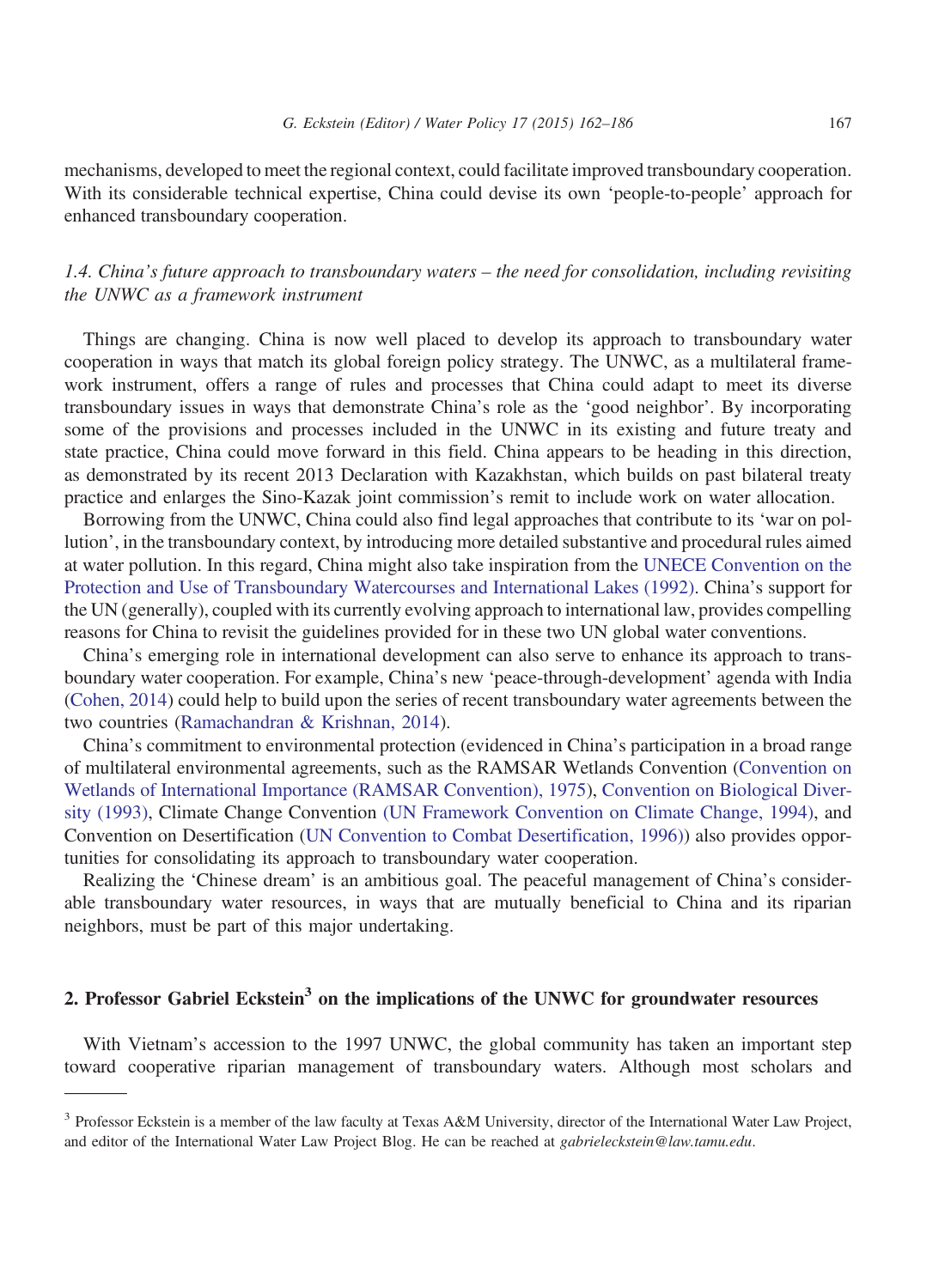UNWC parties have focused on the surface water implications of the Convention, there is another critical component of the instrument that should not be neglected. The UNWC applies to many aquifers worldwide. The purpose of this essay is to consider the scope of the Convention in relation to groundwater resources and place it in the context of emerging international law for transboundary aquifers.

#### 2.1. Groundwater – a hidden treasure

Groundwater is the world's most extracted natural resource. It provides approximately 45% of humanity's freshwater needs for everyday uses, such as drinking, cooking, and hygiene, and 24% of water used in irrigated agriculture ([Margat & van der Gun, 2013](#page-25-0)).

Not surprisingly, groundwater is highly transboundary. While 276 international watercourses traverse the world's land areas, an ongoing study identified 448 aquifers and aquifer bodies traversing international political boundaries [\(International Groundwater Resources Assessment Centre \(IGRAC\),](#page-24-0) [2012](#page-24-0)) (see Figure 3). In places such as the Middle East, North Africa, and the Mexico–USA border, transboundary aquifers serve as the primary or sole source of available fresh water for human and environmental sustenance.

Despite their importance, transboundary aquifers have been comparatively ignored in cross-border water management and treaty development. While thousands of agreements have been forged for transboundary rivers and lakes, only a handful directly apply to aquifers that traverse international frontiers. As one of the few international instruments to address this topic, the UNWC provides critical recognition of the important role groundwater resources play in human progress and development, as well as the need to establish principles of law governing this 'hidden' but valuable natural resource.



Fig. 3. Transboundary aquifers of the world – 2012. Source: International Groundwater Resources Assessment Centre (IGRAC) (2012).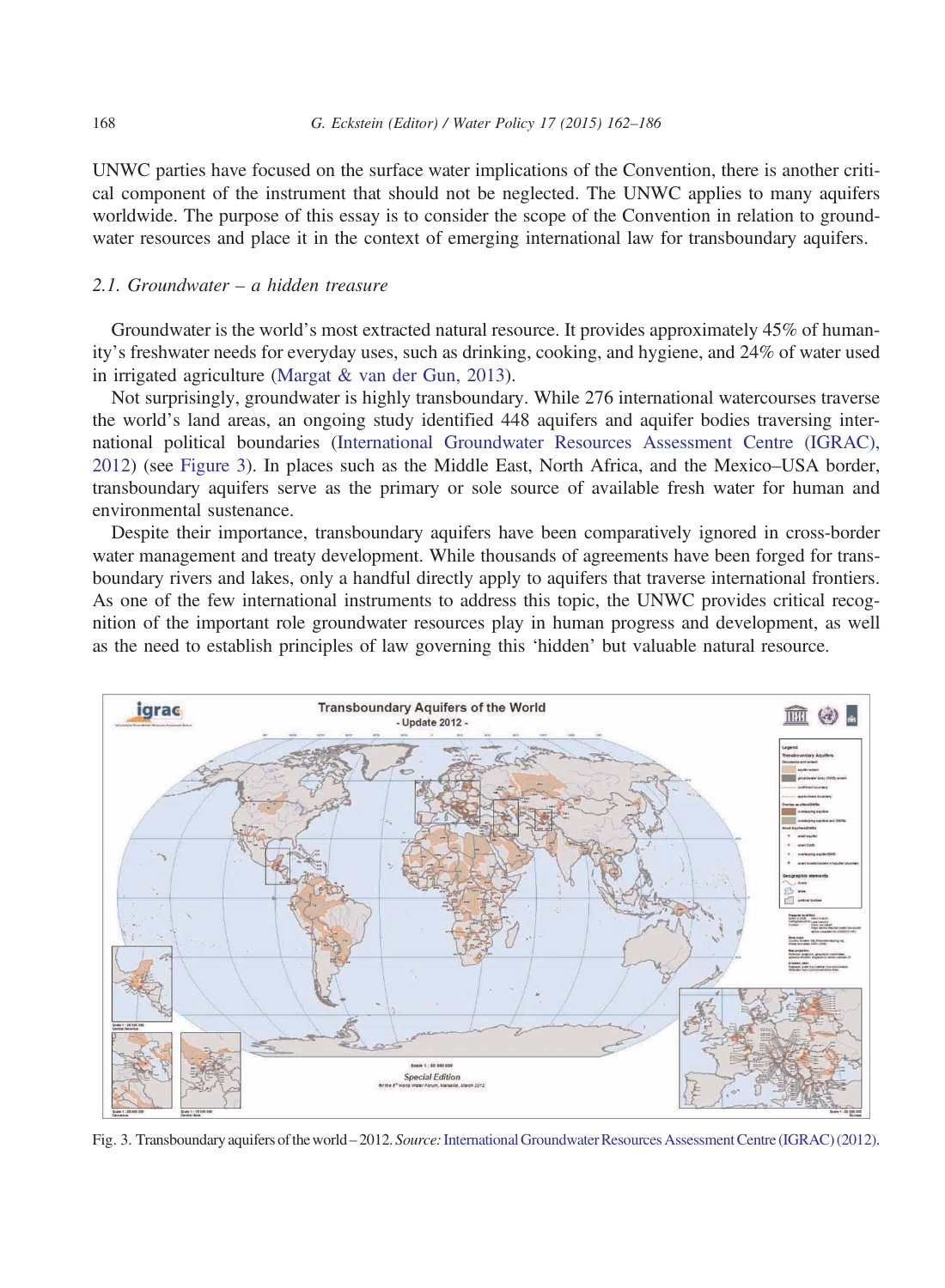#### 2.2. Applicability of the UNWC to groundwater resources

Although the UNWC clearly applies to many of the world's groundwater resources, it is important to delineate precisely which aquifers are included and excluded from the rubric of the Convention. The UNWC defines 'watercourse' to mean 'a system of surface waters and groundwaters constituting by virtue of their physical relationship a unitary whole and normally flowing into a common terminus' and an 'international watercourse' as 'a watercourse, parts of which are situated in different States'. Parsing out this phraseology reveals a number of important qualifications.

For an aquifer to fall within the scope of the UNWC, it must be a part of a 'system of surface waters and groundwaters'. Use of the 'system' criterion in the definition implies an interrelationship between multiple and interlinked water bodies. This assessment is supported and complemented by the subsequent definitional language that emphasizes the 'physical relationship' and 'unitary whole' of the system, and the 'common' characterization of a terminus. Hence, solitary transboundary aquifers – such as independent fossil aquifers and rain-fed aquifers – are presumptively excluded from the scope of the UNWC.

It is noteworthy that subsequent to drafting the principles for the UNWC, the UN International Law Commission (ILC) submitted a Resolution on Confined Transboundary Groundwater in which it commended states to be guided by the principles of its work product in regulating independent and hydraulically unrelated transboundary groundwater resources ([UNILC, 1994\)](#page-26-0). This progressive recommendation was not incorporated into the UNGA's final version of the UNWC.

In addition, a textual reading of the two definitions suggests that the Convention applies where the transboundary character exists in any part of the system. Hence, a domestic aquifer is subject to the UNWC if it is hydraulically connected to a transboundary river. Similarly, an internal river would be bound by the terms of the Convention if it is linked to a transboundary aquifer. This latter scenario, however, may be subject to debate. In its Thirty-Second Session Report during its preparatory work to the UNWC, the ILC asserted that 'the main stem of a river traversing or forming an international boundary' is the 'core' of a watercourse. Additionally, Ambassador Chusei Yamada, who served on the ILC during the drafting of the UNWC and later as Special Rapporteur for the ILC's Draft Articles on the Law of Transboundary Aquifers (Draft Articles), explained to this author in a private conversation that in its deliberations the ILC, and later the UNGA, never contemplated applying the Convention where the transboundary character of the system could not be found in a surface water body. Given that the qualification has yet to be considered in state practice, it remains unclear how broadly it may be interpreted.

Another criterion affecting the UNWC's applicability to certain groundwater resources is the phrase 'flowing into a common terminus'. The criterion intimates that the interlinked water resources must flow toward the same end-point to be subject to the Convention's regime. The directional flow of rivers and lakes, however, is generally described in two dimensions (from point X to point Y). In contrast, groundwater flow is defined in three dimensions because its movement is dependent on local geological conditions, which can vary throughout the aquifer. As a result, groundwater can flow toward a disparate terminal point from that of a related surface water body. Moreover, while aquifers do sometimes terminate at a single point, such as at a spring, it is more common for aquifers to discharge over an extended geographical area along the entire edge of the aquifer. Accordingly, the Convention does not apply to aquifers that do not share a common terminus with hydraulically connected rivers and lakes (see [Figure 4\)](#page-10-0).

In summary, the UNWC does apply to groundwater resources. However, the Convention's definitions narrow its relevance to domestic and transboundary aquifers that are hydraulically linked to a transboundary river or lake and that flow into a common terminus. They may also apply to transboundary aquifers that are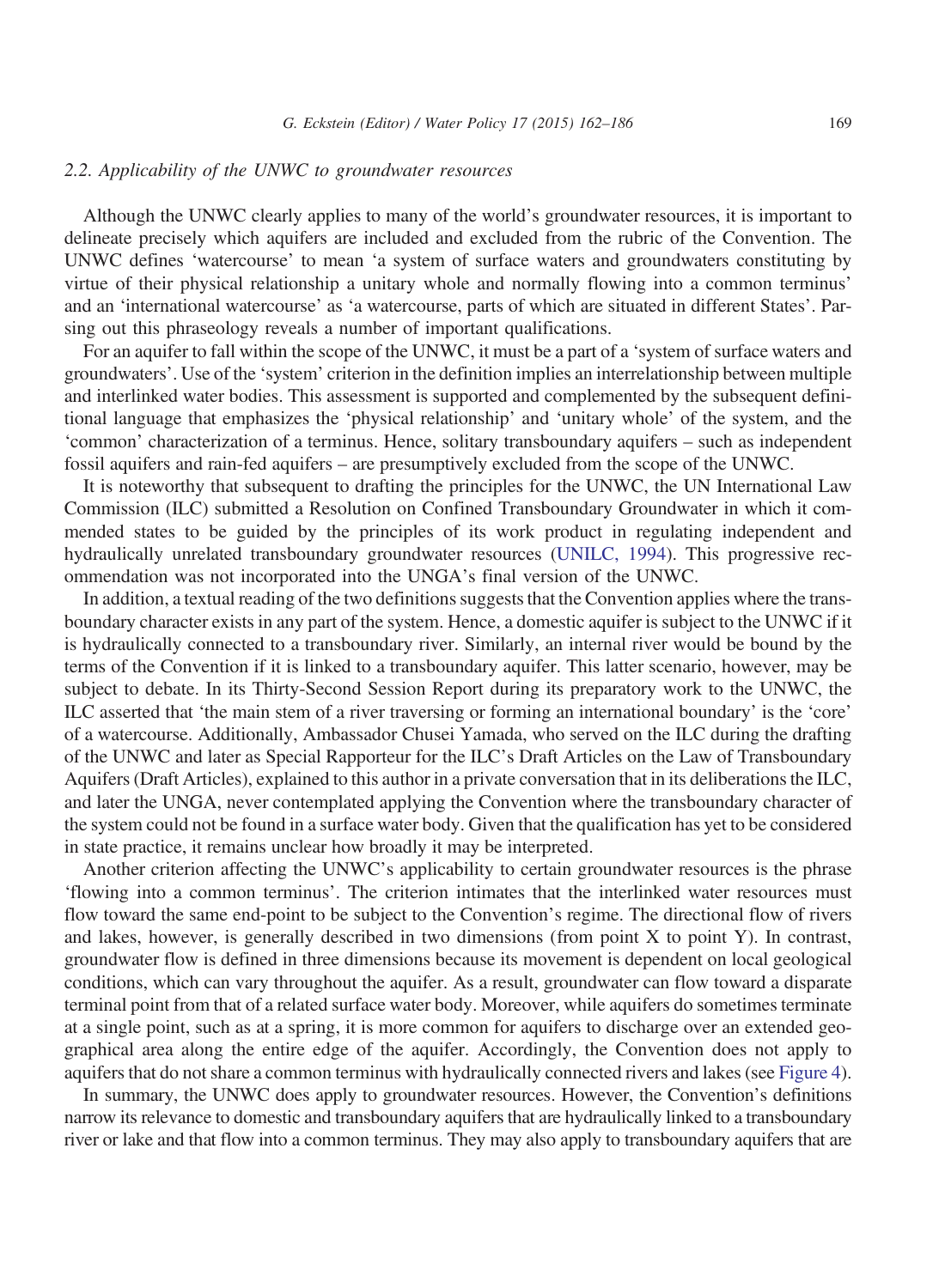<span id="page-10-0"></span>

Fig. 4. Model of a transboundary aquifer. Source: [UN Watercourses Convention Online Users Guide](#page-26-0).

hydraulically linked to an internal water body, so long as the interrelated surface and subsurface waters flow into a common terminus. All other aquifers are excluded from the Convention's regime [\(Eckstein, 2005\)](#page-24-0).

#### 2.3. UNWC, transboundary aquifers, and international law

While the UNWC is widely regarded as codifying customary international law, it draws almost exclusively from state practice related to the management and allocation of transboundary rivers and lakes. This perspective is understandable as the bilateral and multilateral cooperative experience over transboundary groundwater resources is scant in comparison. Nevertheless, many of the norms contained in the UNWC are equally (or, at least, similarly) applicable to transboundary aquifers.

A 2011 study suggests that the customary responsibilities most conspicuous in state practice include the substantive obligations of equitable and reasonable utilization and of no significant harm ([Eckstein, 2011\)](#page-24-0). The study also recognizes the existence of accepted procedural duties, including regular exchange of data and information, generation of supplemental data and information through continuous monitoring and related activities, and prior notification of planned activities. The latter obligation is considerably more general and less developed procedurally than is contained in the UNWC. Principles contained in the UNWC, but which have yet to arise in state practice for transboundary aquifers, include norms related to ecosystem protection and pollution prevention, cooperative management mechanisms, and the settlement of disputes.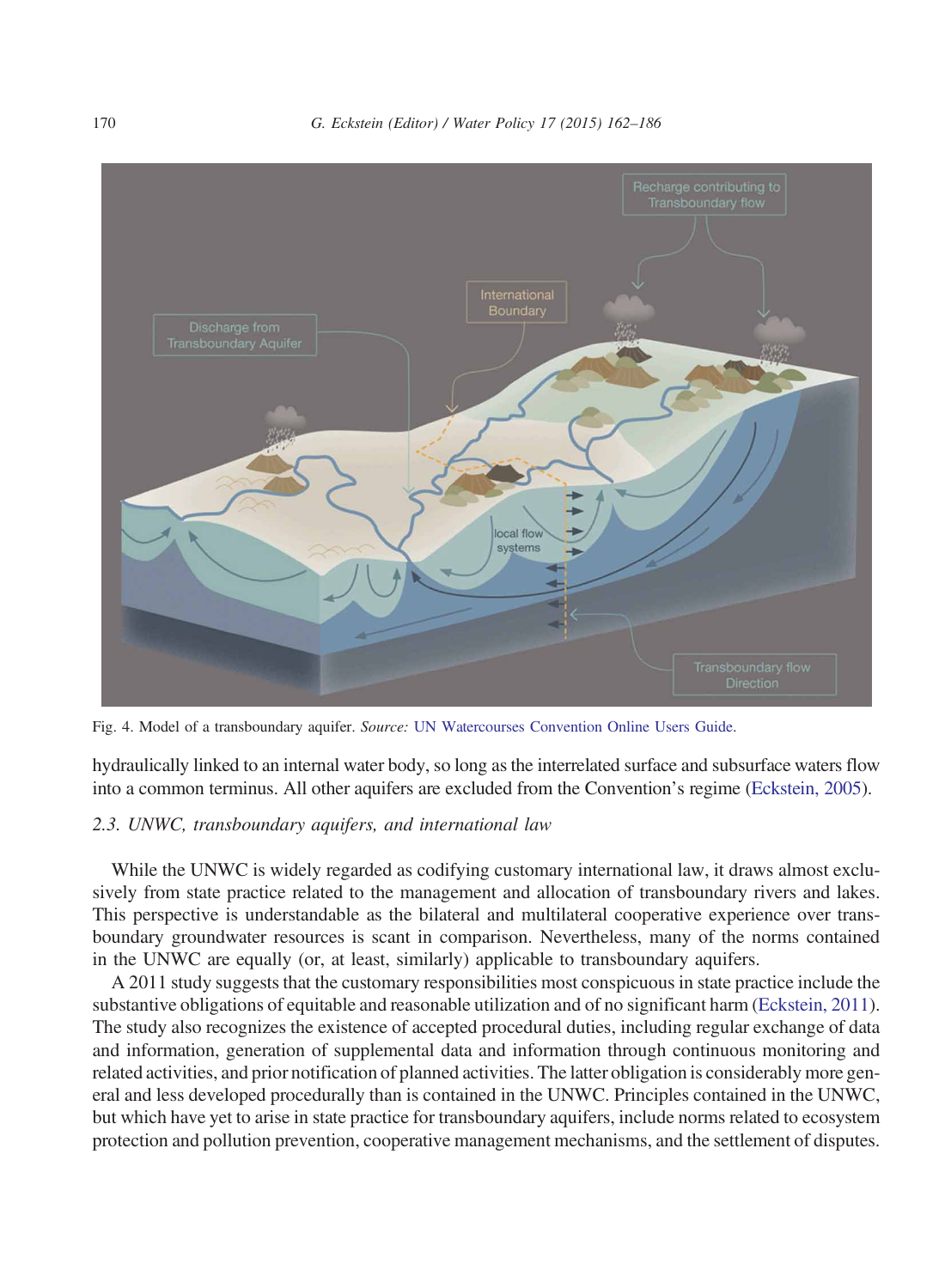In addition, the study identifies groundwater-specific concepts that, while logical, have yet to emerge in state practice, including obligations related to protecting recharge and discharge zones.

In 2002, the UNGA tasked the UNILC with drafting principles of law for transboundary aquifers based on trends in state practice and customary norms. The resulting Draft Articles are now before the UNGA ([Eckstein & Sindico, 2014](#page-24-0)). While the Draft Articles were modeled largely on the UNWC, there are a number of noteworthy differences. The UNWC applies to certain transboundary and some domestic aquifers as discussed above. In contrast, the Draft Articles apply to all transboundary aquifers, regardless of whether they are hydraulically linked to any other water body (surface or subsurface), and to domestic aquifers that are hydraulically related to a transboundary aquifer. In addition, the Draft Articles are tailored specifically for transboundary aquifers and include references and principles related to protecting recharge and discharge zones, ensuring the functioning of aquifers, and aquiferrelated monitoring activities. If the Draft Articles proceed toward an independent legal instrument, which is yet uncertain, the Draft Articles and UNWC will have to be harmonized.

#### 2.4. Conclusion

The coming into force of the UNWC is a significant milestone in the evolution of international water law. While the Convention's applicability to certain of the world's groundwater resources may be limited, its growing acceptance and implementation signify the global community's broadening commitment to manage and utilize transboundary freshwater resources through peaceful and cooperative means. It also recognizes and affirms transboundary groundwater resources as a legitimate topic of international law.

## 3. Robyn Stein and Georgina Mackenzie<sup>4</sup> on the implication of the entry into force of the UNWC for Southern African states

The [Revised Protocol on Shared Watercourses \(Protocol\) of the Southern African Development Com](#page-25-0)[munity \(SADC\) \(2000\)](#page-25-0) came into force in 2003. The original Protocol, concluded between SADC Member States [\(Figure 5\)](#page-12-0) in 1995, was revised to ensure that it reflected those of the then-pending 1997 UNWC. With a few notable exceptions, numerous provisions of the Revised Protocol have identical counterparts in the UNWC. As South Africa and Namibia are the only SADC states to have ratified the UNWC, it must be asked whether the entry into force of the UNWC will have any impact on the implementation or content of the SADC Protocol, and whether other SADC states might now be motivated to accede to the Convention.

#### 3.1. Notable differences between the UNWC and the Protocol

Despite numerous Protocol provisions mirroring the UNWC, there are two fundamental differences between the instruments.

3.1.1. Dispute-resolution mechanisms. Under Article 7 of the Protocol, Member States must 'strive to resolve' disputes relating to the implementation, interpretation, or application of the Protocol amicably.

<sup>&</sup>lt;sup>4</sup> Ms Stein is director and attorney with Edward Nathan Sonnenberg, Inc. in South Africa where she specializes in water law and policy. She can be reached at *rstein@icon.co.za*. Ms Mackenzie is a candidate attorney working with Ms Stein.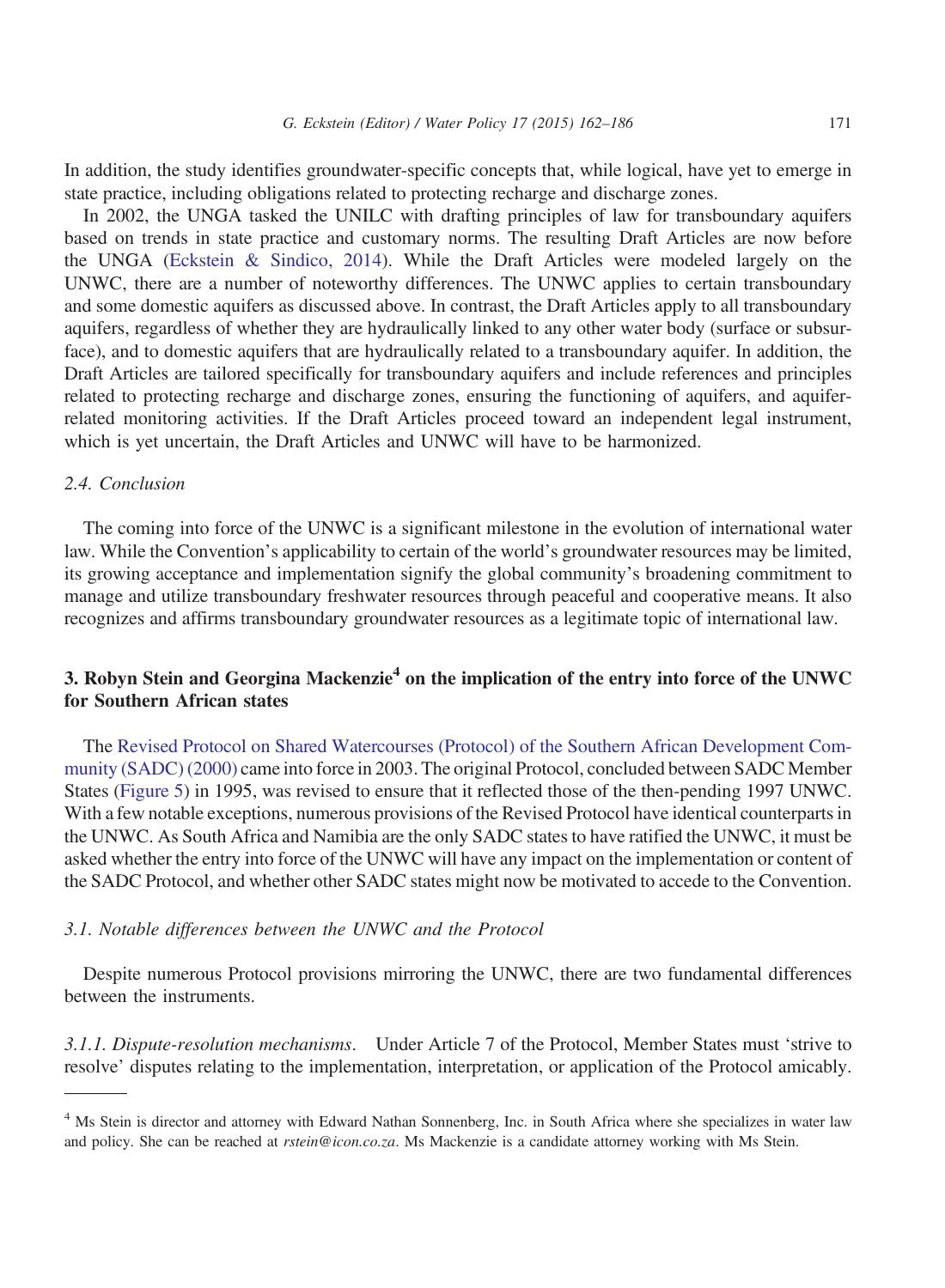<span id="page-12-0"></span>

Fig. 5. Countries in the Southern African Development Community. Source: Southern African Development Community Member States: <http://www.sadc.int/member-states/>.

Otherwise, disputes must be referred to the SADC Tribunal. In contrast, the corresponding article in the UNWC, Article 33, offers numerous dispute-settlement options, beginning with negotiations, followed by mediation or conciliation through a third party, the use of joint watercourse institutions, submission to arbitration, and adjudication by the International Court of Justice (ICJ).

Furthermore, under Article 33(3) of the UNWC, if the parties have not settled their dispute within 6 months, any party can unilaterally initiate impartial and compulsory fact-finding procedures. A 'Fact-finding Commission' comprising members nominated by all parties is thereafter required to produce a report setting out findings and recommendations for an equitable solution. While the parties must consider such findings and recommendations in good faith, scholars suggest that they are not bound by the pronouncement [\(Rieu-Clarke & Rocha Loures, 2009\)](#page-25-0). In this sense, the Commission may be characterized as 'compulsory conciliation'. This fact-finding procedure is one of the significant provisions of the UNWC, and yet the most notable absence from the Protocol.

3.1.2. 'Equitable utilization' principle vs the 'no harm' obligation. Both the UNWC and the Protocol oblige watercourse states to utilize shared watercourses in an 'equitable and reasonable manner' vis-àvis other riparians. Whether or not such use is reasonable and equitable depends on a non-exhaustive number of social, economic, and environmental factors listed in both instruments. Each instrument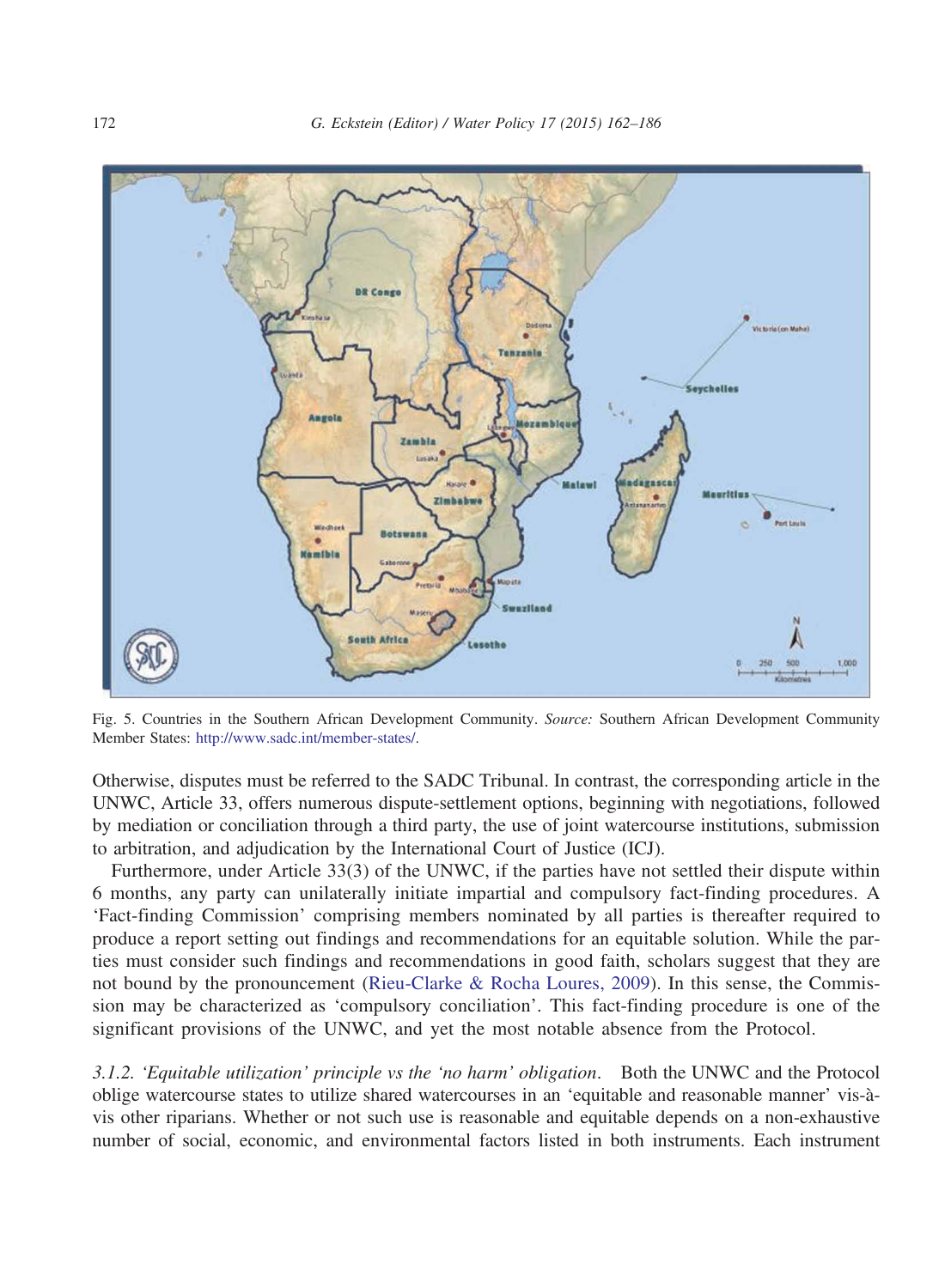(Protocol Article 3(10)(a); UNWC Article 7(1)) obliges parties to take 'all appropriate measures to prevent significant harm to other watercourse states'. The legal relationship between these two principles is of extreme importance, and the precedence of one specific principle over the other has been deemed to have wide-ranging implications [\(Malzbender & Earle, 2013](#page-25-0)).

It is now widely recognized that the UNWC gives precedence to the 'equitable utilization' principle over the 'no significant harm' obligation and it is considered the 'cornerstone' of the UNWC. This position is evident in the International Court of Justice's endorsement of this preference in the Gabčikovo–[Nagymaros Project case \(Hungary/Slovakia\) \(ICJ\) \(1997\).](#page-24-0) In contrast, Protocol Article 3(10)(b) states that where significant harm is nonetheless caused to another watercourse state, the responsible state must take appropriate measures to eliminate or mitigate such harm having due regard for the provisions of Article 3(10)(a), which embodies the Protocol's no-harm obligation. Therefore, some have interpreted the Protocol to give preference to the no-harm obligation over the equitable utilization principle ([Malzbender & Earle, 2013\)](#page-25-0).

While it may be argued that some Protocol provisions have been poorly drafted, two arguments support the precedence of the no-harm obligation in the Protocol.

Despite the express reference to the UNWC, the Protocol was never intended to mirror the UNWC. This is evident in historical drafts and instruments as well as other notable differences between the two instruments. Moreover, while the Protocol provides a substantial definition for 'significant harm', the UNWC contains no comparable characterization. Arguably, inclusion of this definition in the Protocol indicates that the drafters intended to harness the objective nature of this definition and its factual importance to the complex set of SADC transboundary water resource issues. As such, they sought to ensure that the no-harm obligation prevails over equitable and reasonable use.

Stephen McCaffrey, a leading scholar of international water law, contends that the preference in the Protocol for the no-harm obligation prevents SADC states from developing or using shared watercourses in a manner that causes significant harm to other watercourse states – even if such use or development were equitable and reasonable – unless the latter states consent to such use and development ([McCaffrey, 2001\)](#page-25-0). While this precedence in the Protocol favors downstream watercourse states, the UNWC's structure has the converse effect.

#### 3.2. Accession to the UNWC by other SADC member states

As the Protocol is largely based on the framework of the UNWC, more SADC states might have been expected to have ratified the Convention by now. However, only Namibia and South Africa have joined the UNWC. Two reasons might explain the hesitancy of the remaining SADC states toward the Convention.

3.2.1. Questioning the relevance of the UNWC. Article 3(1) ensures that pre-existing watercourse agreements and states' rights and duties arising from such agreements (including the Protocol) remain unaffected by accession to the UNWC. All that the Convention requires is that states 'consider harmonizing such agreements with the basic principles' of the UNWC. Furthermore, Article 33(1) gives precedence to regional machinery where it exists (such as the Protocol) for dispute resolution. Therefore, SADC states may feel that there is no urgency to accede to the UNWC.

3.2.2. Redundancy of instruments. The UNWC was intentionally designed as a framework convention with basic principles and rules that can be used flexibly and inform inter-state watercourse agreements.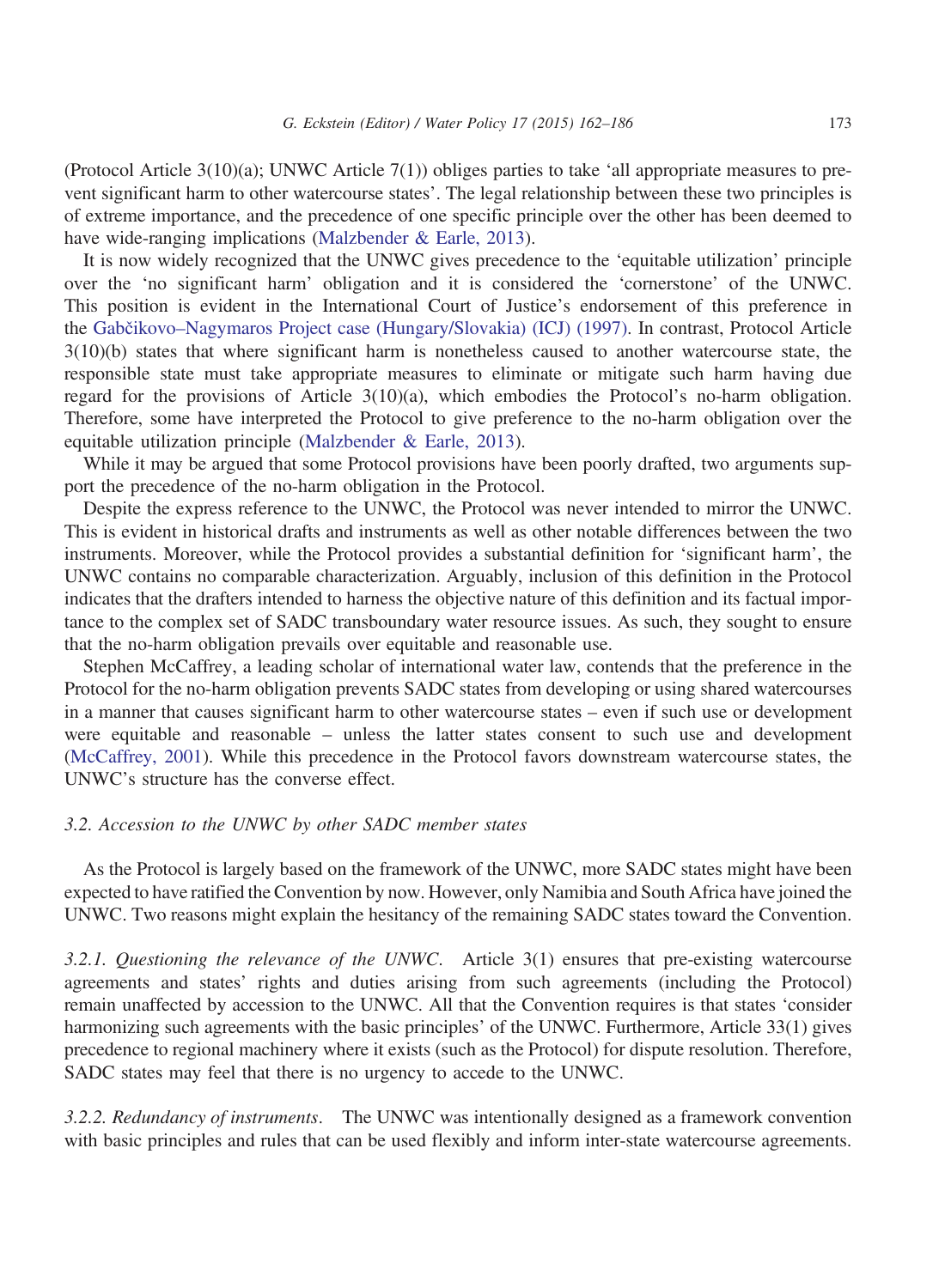It was always intended to be supplemented by more detailed agreements. The Protocol, with its connection to the UNWC, adopted a similar framework approach. Therefore, some SADC states might view the UNWC as a duplication of the Protocol and regard membership in the Convention as a redundant undertaking ([Rieu-Clarke, 2007](#page-25-0)).

#### 3.3. Effect of entry into force of the UNWC on implementation of the Protocol

The origins of the UNWC reinforce one of the UNWC's primary purposes – to codify and progressively develop the content of customary international water law [\(UNGA Resolution 2669, 1971\)](#page-25-0). McCaffrey asserts that the UNWC strengthens and clarifies customary international law principles governing international watercourses through its status as the most authoritative statement of the norms of international water law, including the principle of equitable and reasonable utilization [\(McCaffrey,](#page-25-0) [2001](#page-25-0)). SADC states opposed to the precedence of the no-harm obligation in the Protocol might use the UNWC to evidence customary international law's preference for equitable and reasonable use. This could create discord among SADC members and undermine the founding principles of both the UNWC and the Protocol.

In contrast, SADC states that support the preference for the no-harm obligation in the Protocol might contend that the UNWC merely codifies the normative principles of customary international law without defining the core and content of the prioritization of equitable and reasonable use over the no-harm obligation. At issue is the extent to which the UNWC provides practicable guidance on how the precedence will inform the drafting of effective shared watercourse agreements between states. Similarly, SADC members may assert that notwithstanding the precedence of equitable and reasonable use in the UNWC, alignment between the Protocol and the UNWC is unachievable until the UNWC offers more guidance on how its normative principles can be given practical effect ([Salman, 2001](#page-25-0)). This is particularly evident where competing interests arise in circumstances of hydro-political conflict and dire water scarcity, both of which are ongoing challenges within the SADC region.

This argument is reinforced by the nature of the UNWC as a framework instrument designed to inform the structure of local and regional watercourse agreements. By allowing pre-existing agreements to remain intact (Article 3(1)) and permitting adjustments to Convention provisions where required by local circumstances (Article 3(5)), the UNWC can be tailored to specific watercourses. This feature, however, may make some SADC states uncomfortable with the extent to which member states can depart from the UNWC's norms, and the degree to which such departures and varied interpretations can be effectively managed.

#### 3.4. Conclusion

Until more SADC states accede to the UNWC (which appears unlikely in the near future), the coming into force of the Convention will have limited effect on the Protocol. The UNWC will provide interpretive guidance to those Protocol provisions that incorporate the normative principles of customary international law embodied in the UNWC. In the absence of constructive and inclusive engagements between SADC states and a central agency responsible for managing and implementing the UNWC, it is unlikely that the UNWC will have a tangible influence on the Protocol for some time to come.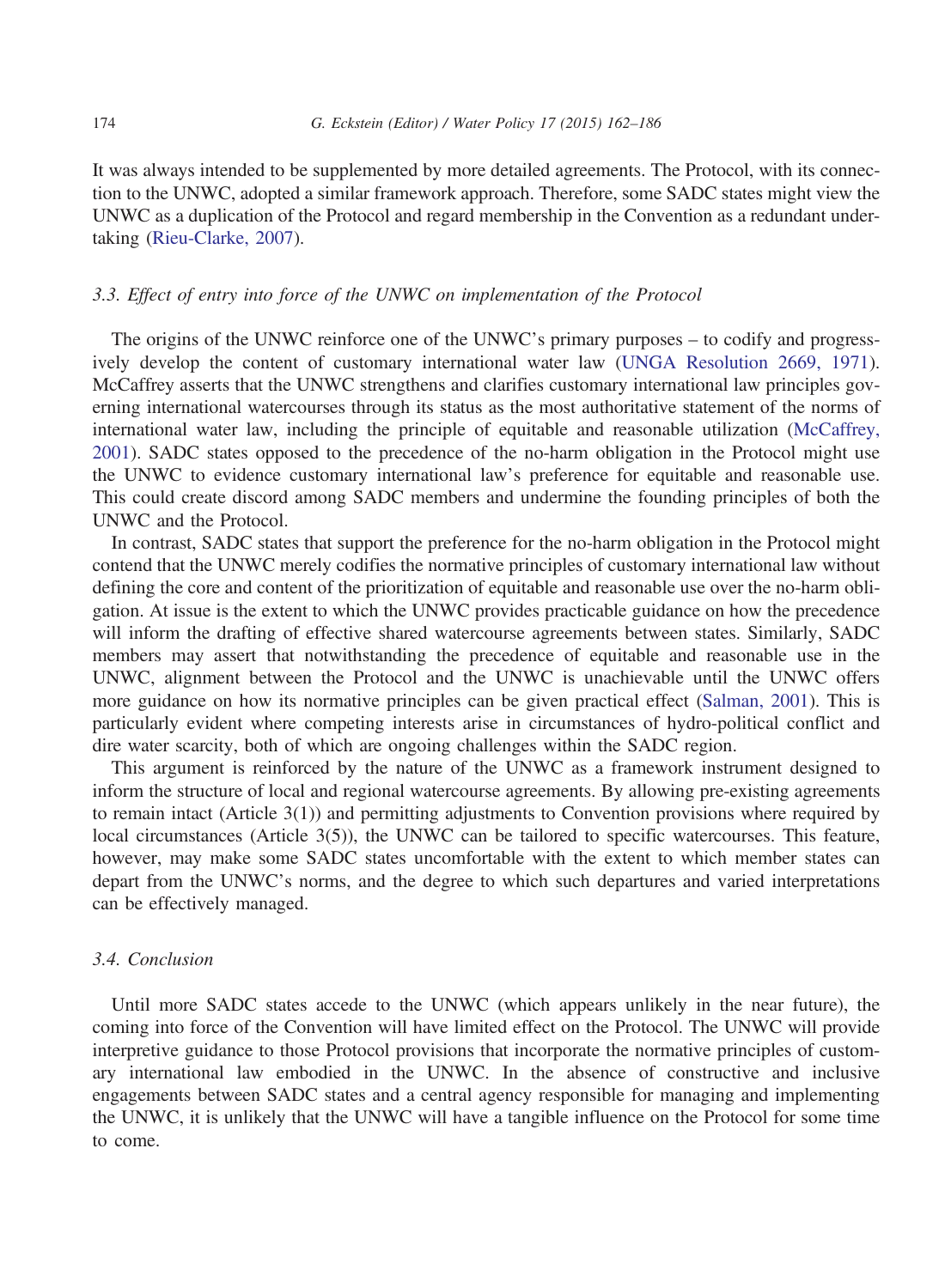## 4. Dr Maria Querol<sup>5</sup> on the UNWC and South America

#### 4.1. Introduction

Although the 1997 UNWC has finally entered into force, not one South American country is among its State Parties. While Brazil, Chile, Uruguay, and Venezuela voted in favor of its adoption at the UN General Assembly, Argentina, Bolivia, Colombia, Ecuador, Paraguay, and Peru all abstained. Paraguay and Venezuela were the only states from the region to sign the Convention, in 1997 and 1998, respectively. Nevertheless, neither has made any attempt to ratify it.

Many arguments have been presented to justify this flagrant absence, mainly focusing on the concern of South American states regarding challenges to their sovereignty over water resources flowing through their territories. However, this is not the only factor to be considered when analyzing the region's position on this topic.

#### 4.2. Multilateral transboundary water treaties of South America

South American (see [Figure 6\)](#page-16-0) states have a history of concluding international treaties to regulate the management of their shared watercourses. This long-standing tradition favors the implementation of specific mechanisms and international water law norms over more general regimes. While most of these agreements are bilateral, there are four exceptions: the [Treaty of the River Plate Basin \(1969\)](#page-25-0), the [Agreement on the Guarani Aquifer \(2010\)](#page-24-0), the [Treaty for Amazonian Cooperation \(1978\),](#page-25-0) and the [Agreement constituting the Tri-National Commission of the Pilcomayo River Basin \(1995\)](#page-24-0).

The Plate Basin Treaty entered into force for Argentina, Bolivia, Brazil, Uruguay, and Paraguay on 14 August 1970. It operates as an umbrella for other more specific agreements, both bilateral and multilateral, that have been concluded with regard to particular transboundary watercourses within the basin. Article VI of this agreement foresees the possibility that its Contracting Parties may conclude specific, partial, bilateral, or multilateral agreements designed to develop the basin. Accordingly, the Guarani Aquifer Agreement was concluded within the framework of the Plate Basin Treaty. Thus, the basin is regulated with an integrated approach, both from a general and a more specific standpoint.

Transboundary watercourses are regarded in the region as shared natural resources. This view was particularly emphasized by both Argentina and Uruguay in the 1975 River Uruguay Statute ([Statute](#page-25-0) [of the River Uruguay, 1975\)](#page-25-0) and reaffirmed in 2010 in the Pulp Mills case before the ICJ ([Pulp](#page-25-0) [Mills on the River Uruguay \(Argentina v. Uruguay\) \(ICJ\), 2010\)](#page-25-0). In this regard, Argentina argued in its memorial to the Court that '[t]he shared nature of the River Uruguay is also apparent from the fact that obligations are imposed on Argentina and Uruguay at an international level. The 1975 River Uruguay Statute is actually a repository for th[ose] international obligations'. Those obligations comprise the rules of no significant harm, equitable and reasonable use, and prior notification. It is important to bear in mind that these general norms are only applicable to the use and protection of shared natural resources as long as the states sharing the resource have not implemented a more specific conventional regime. Accordingly, Argentina also declared that while the River Uruguay Statute had been concluded 22 years before the UNWC was adopted by the UNGA, 'the Statute provides for the

<sup>&</sup>lt;sup>5</sup> Dr Maria Querol is an international law consultant with a vast background in international water law. She can be reached at maria.querol@gmail.com.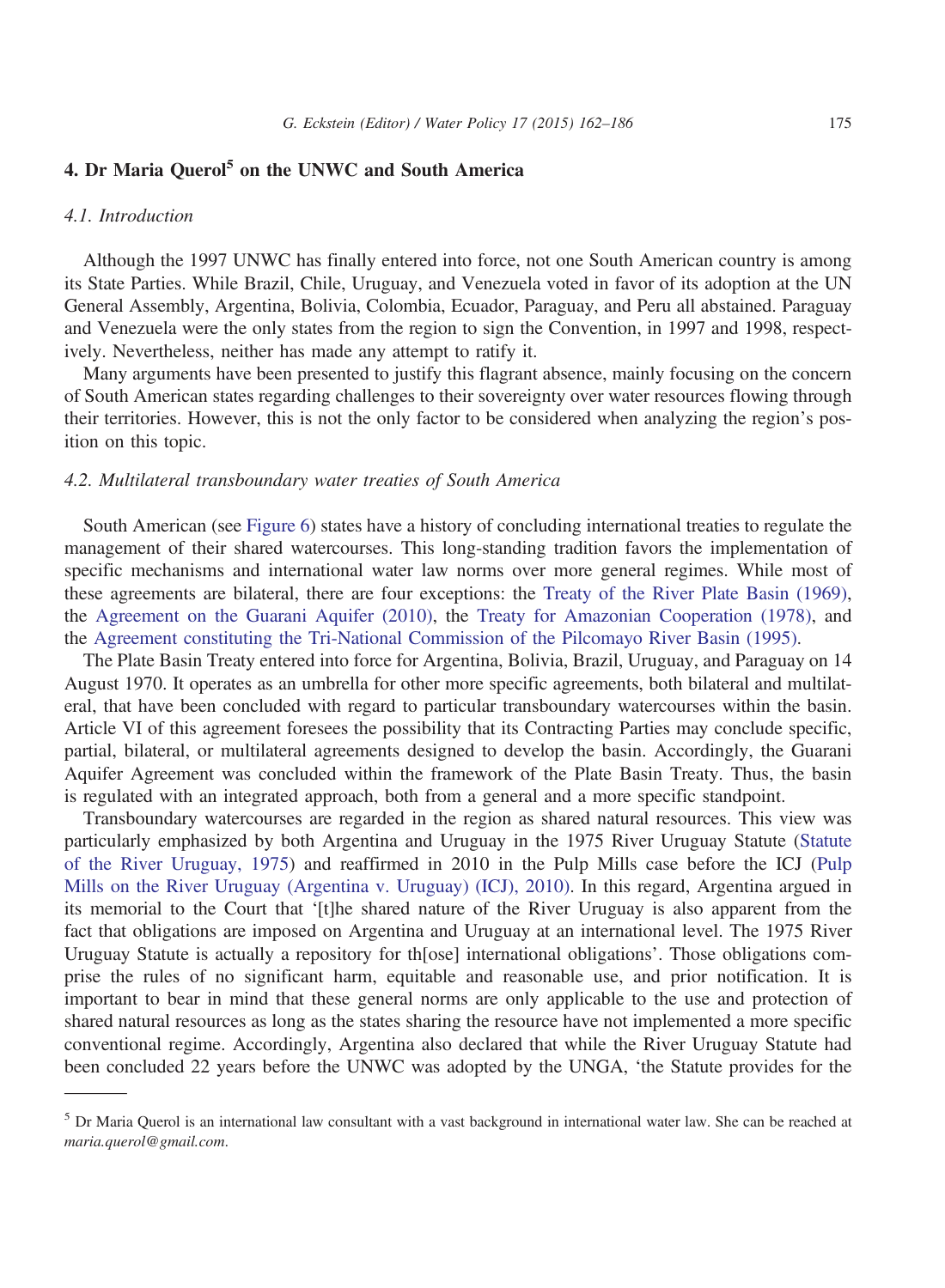<span id="page-16-0"></span>

Fig. 6. South America international basins. Source: [Transboundary Freshwater Dispute Database Oregon State University](#page-25-0) [\(2014\)](#page-25-0).

establishment of a system of co-operation which is far more rigorous than that laid down by the Convention'.

The Amazon Cooperation Treaty was adopted by Bolivia, Brazil, Colombia, Ecuador, Peru, Suriname, and Venezuela to promote equitable and mutually beneficial results in the Amazon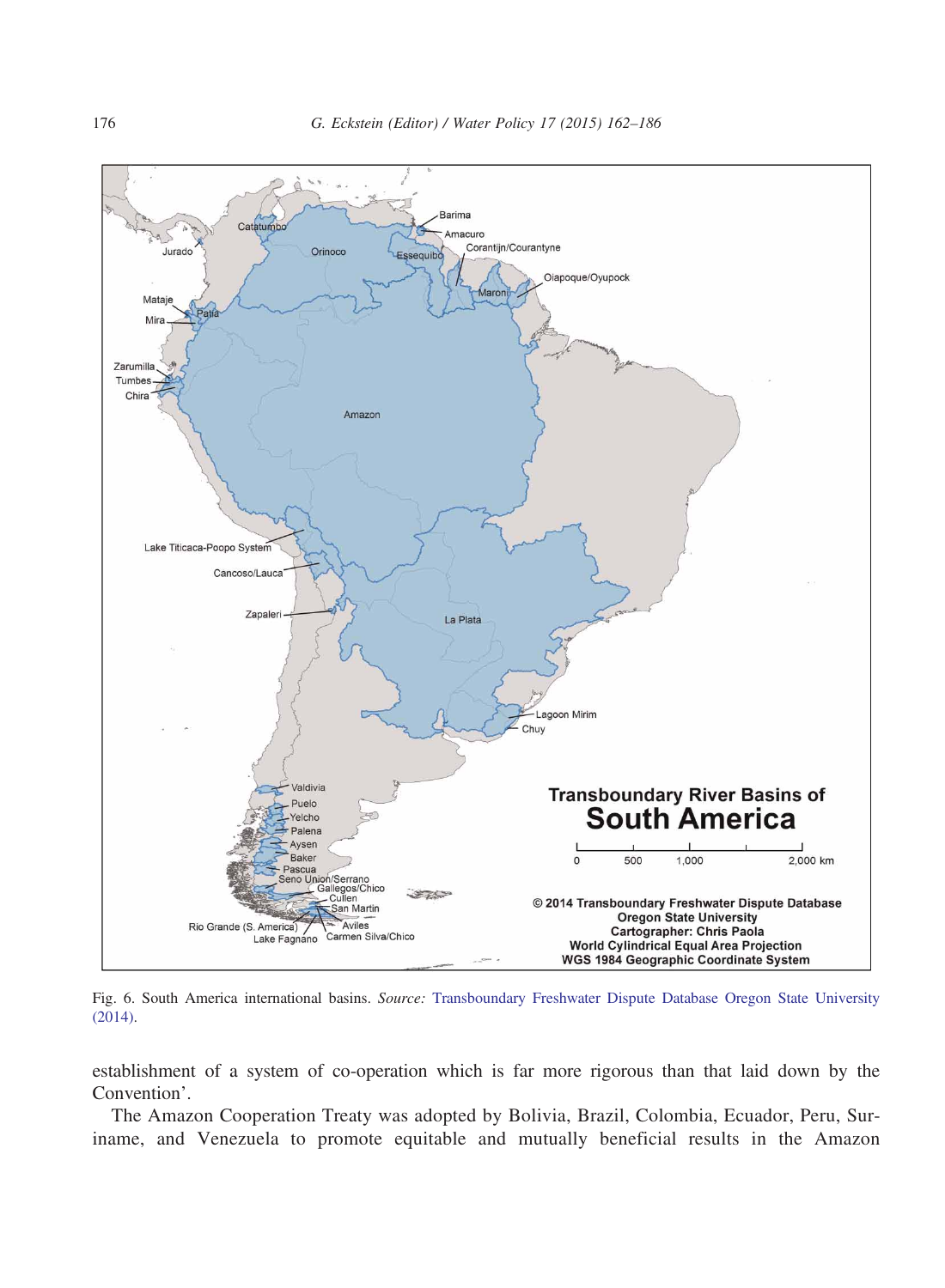territories under their respective jurisdictions. It entered into force on 12 August 1980. The no harm rule and the reasonable and equitable principle are enshrined in Article I of the agreement. The no harm rule is also implicit in Article XVI as it stipulates that the decisions and commitments adopted by the State Parties to the treaty shall not be to the detriment of projects and undertakings executed within their natural territories, in accordance with international law. In addition, Article V prescribes the rational utilization of the water resources of the Amazon System. Periodic exchange of information between all the State Parties is also provided for in Articles I, VII and XI.

By virtue of an amendment to Article XXII of the Amazon Cooperation Treaty, the Organization of the Treaty of Amazon Cooperation was created with a view to further strengthening and ensuring the more effective implementation of the goals of the Treaty. The existence of an international legal entity directly regulated by public international law no doubt facilitates the realization of projects and can provide guidance for the rational utilization and sustainable management of shared water resources in the Amazon region.

Although the Amazon Cooperation Treaty does not prescribe a dispute, resolution mechanism, State Parties can agree to submit their disputes to an arbitral tribunal or a permanent judicial organ such as the ICJ. They can also resort to a political dispute-resolution method such as mediation or good offices. In any case, states are always bound by the customary obligation to negotiate a solution to their disputes in good faith.

#### 4.3. Transboundary water management in South America

Unlike the practice in other regions of the world, discussions over shared water resources in South America, more often than not, take place under a cordial atmosphere. Although information exchange among states does take place in the region, the necessary data may be scattered around in different institutions, in which case its collection can prove quite burdensome. With reference to dispute resolution, South American states have been resolving their issues through direct negotiations, and in some cases, as between Argentina and Uruguay, through the ICJ. While progress has been made in terms of cooperation and knowledge over the management of shared surface water resources, this is not the case with regard to all shared groundwater. A first step forward has indeed been taken with regard to the Guarani Aquifer, but further in-depth knowledge is necessary to provide a more complete scenario of all the possible consequences of human action related to transboundary groundwater resources.

Currently, South American states do not appear to have an immediate interest in a universal framework treaty to regulate the management of their transboundary water resources. Rather, they would prefer to continue resorting to their existing bilateral and multilateral agreements and to applicable customary norms in the absence of such treaties. They also count on international organizations to help implement their preferred management regime, as is occurring in both the Amazon Basin and the Plate Basin.

This does not mean that the UNWC will have no value to South America. To the extent that the Convention codifies general international rules, its norms are binding on all states of the international community, including those of South America. In addition, the entry into force of the UNWC might foster the development of new customary norms in areas not yet covered by the existing regional treaties and could prove very influential in the interpretation of those particular treaties.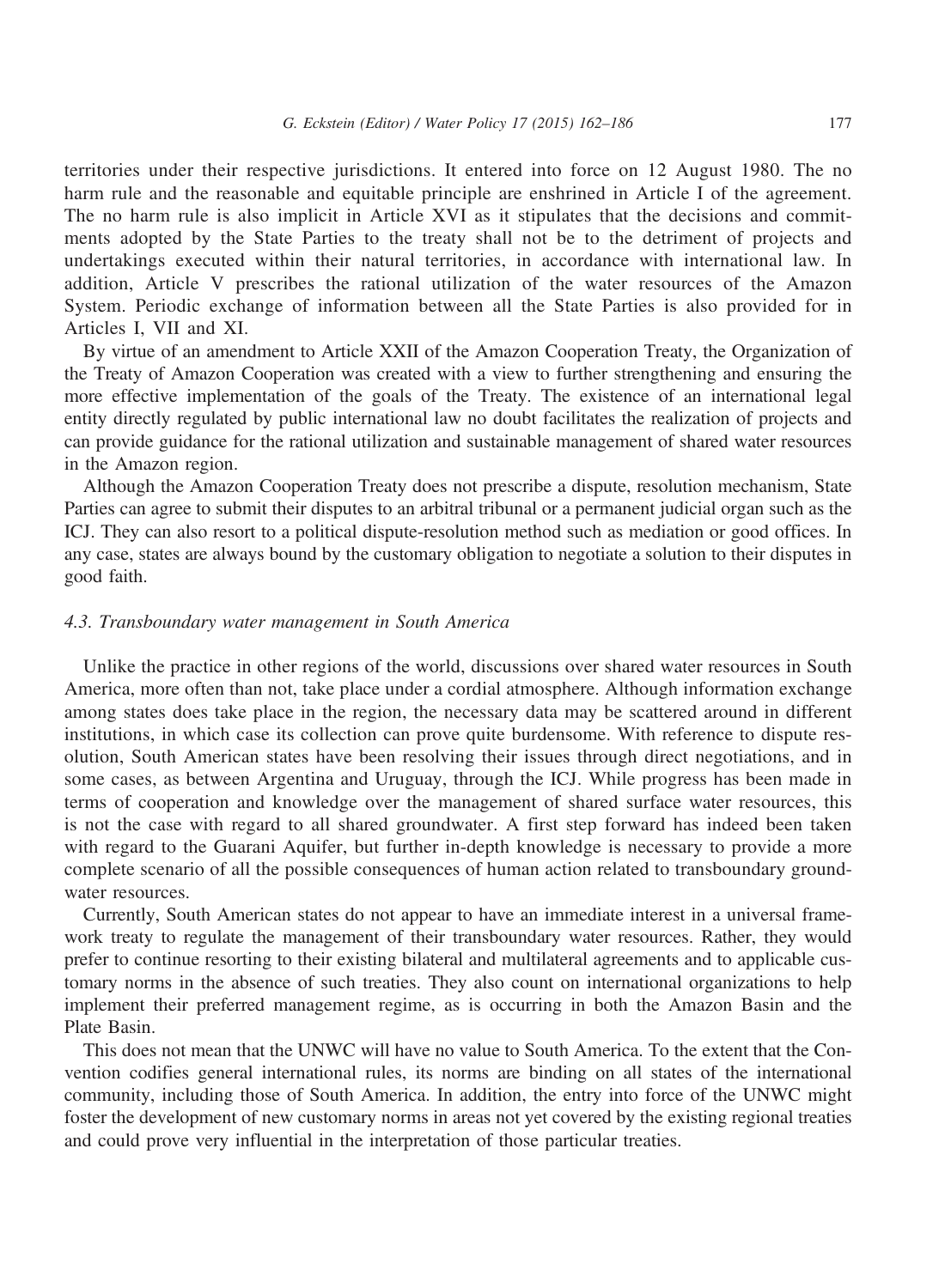## 5. Richard Paisley and Taylor Henshaw<sup>6</sup> on the 1997 UNWC from a North American perspective

#### 5.1. Introduction

The nations of North America – Canada, Mexico and the USA (see Figure 7) – share a significant number of international drainage basins and transboundary aquifers, comprising 16% of the world's transboundary river basins. The three countries have entered into various bilateral agreements with their neighbors for the management and allocation of their transboundary waters. However, while each voted in favor of the UNWC when it came before the UN General Assembly, none of them has ratified the instrument. The objective of this essay is to critically consider the absence of these three nations from the roll of the UNWC and to assess whether ratifying and implementing the UNWC would be in the individual and collective best interest of all three countries.



Fig. 7. Transboundary watercourse basins of North America. Source: [UN Watercourses Convention Online Users Guide](#page-26-0).

<sup>6</sup> Messrs Richard Paisley and Taylor Henshaw are with the Global Transboundary International Waters Governance Initiative at the University of British Columbia in Vancouver, Canada, which Mr Paisley directs. Mr Paisley can be reached at rpaisley@internationalwatersgovernance.com.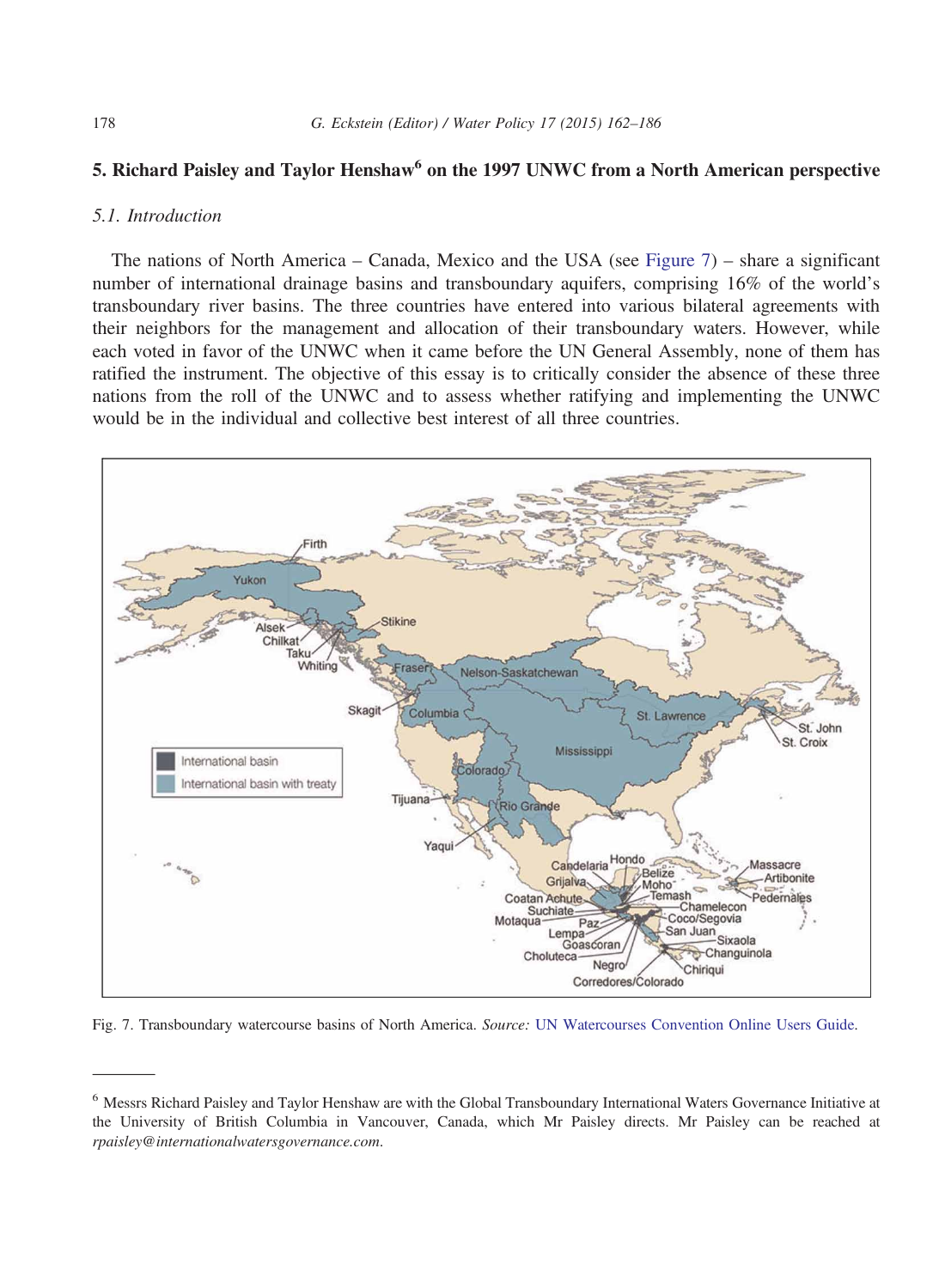#### 5.2. Perceptions

The three nations appear to be in no great rush to ratify and implement the UNWC. This may be due to a perception that their international drainage basins are sufficiently managed without the UNWC: long-standing bilateral institutions have been established to deal with various aspects of the conservation and management of international drainage basins in North America.

Prominent among these mechanisms are the International Joint Commission (IJC) between Canada and the USA, and the International Boundary and Water Commission (IBWC) between Mexico and the USA. The history and practice of the IJC and the IBWC provide a rich body of work to review, which falls beyond the scope of this essay. Nevertheless, it is pertinent to mention some of the challenges the two commissions face, such as managing significant risks to water quality and quantity; the linking of border environments to binational trade and associated agreements; new stresses on public health and national economies; changes due to population growth and industrialization; greater demands on shared resources; increasing emphasis on public and indigenous peoples' participation in decision-making; greater value placed on non-traditional water uses, such as 'in stream' flows; and the imperative to establish ecosystem and active adaptive management approaches to resource management.

In addition, both institutions have experienced recent changes to their constituencies with the increasing influence of environmentalists and economic, social justice, and sustainable development advocates. As a result, ratification and implementation of the UNWC could help make both the IJC and the IBWC more relevant by increasing the focus on, and energy devoted to, the more sustainable conservation and management of transboundary waters and related resources in all three countries.

#### 5.3. Substantive objections

Whether and the extent to which Canada, Mexico, and the USA have substantive objections to the UNWC are not well known. This may be because such objections are masked by the fact that all three countries were among not just the 103 countries who voted in favor of the UNWC, but also the 38 countries to officially sponsor the UNWC.

On reflection, various substantive reasons may exist to explain why none of the three countries are overly anxious to ratify and implement the UNWC. Mexico provides a good example. On the one hand, Mexico probably favors the UNWC, in part, because the Convention provides a basis for cooperating over measures to prevent, reduce and control pollution, including from the USA, which is an issue of great sensitivity to Mexicans. On the other hand, groundwater is tremendously important for Mexico where many believe that the conservation and management of shared transboundary aquifers necessitate a different international legal regime to that presented in the UNWC. More specifically, Mexico could be disinclined to ratify and implement the UNWC until more clarity is provided regarding the relationship between the UNWC and the emerging Draft Articles on the Law of Transboundary Aquifers. According to Stephen McCaffrey ([McCaffrey, 2009](#page-25-0)), such clarity, regrettably, may be a long way off and

'will crucially depend on eliminating both the overlap between the draft and the UN Convention in terms of the physical subject matter they regulate, and the notion of "sovereignty" over shared groundwater, which should have no place in any set of rules governing the use, protection, and management of shared freshwater resources'.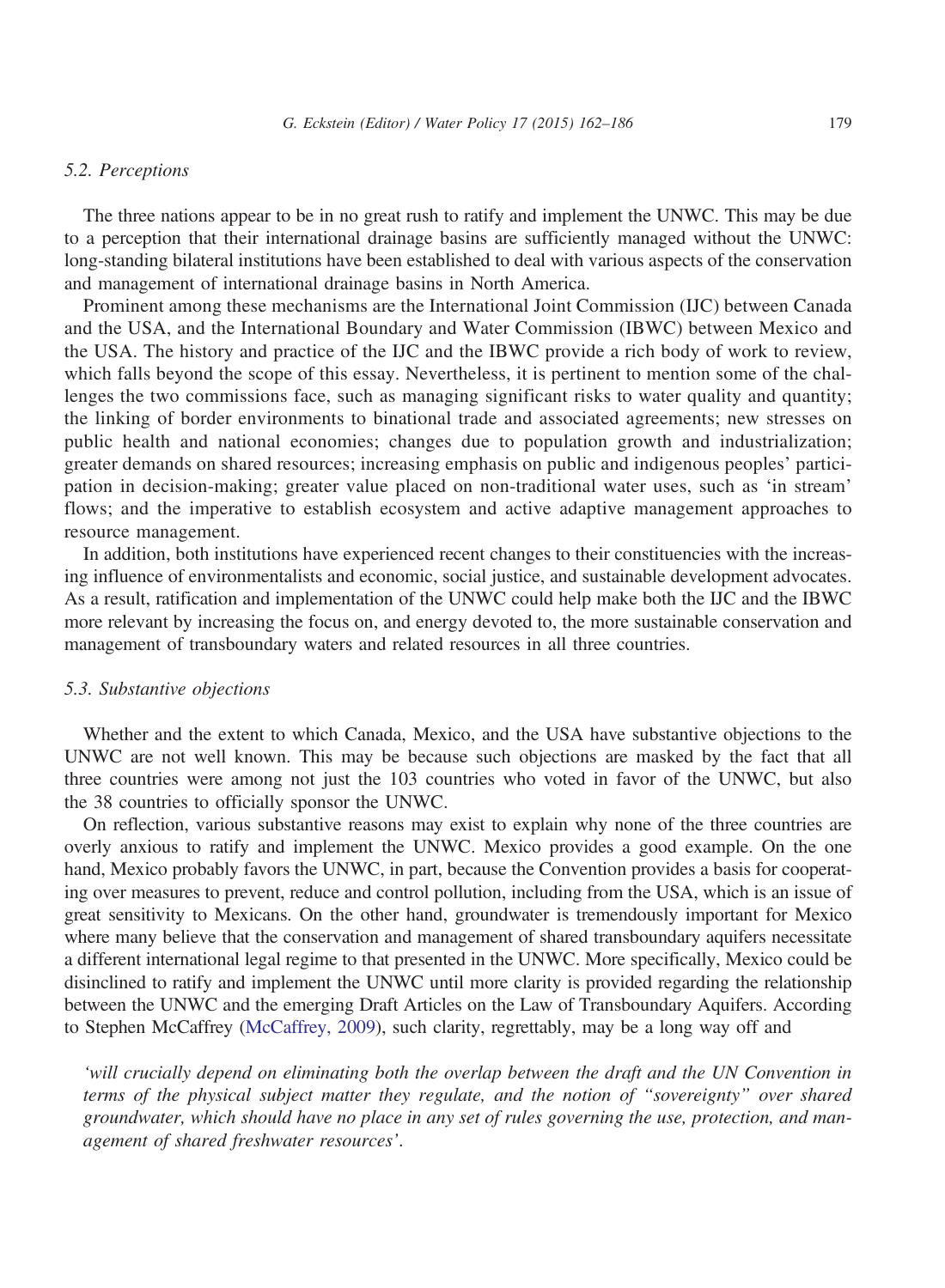#### 5.4. Constitutional politics

At the political level, the ratification and implementation of international treaties have become an increasingly challenging undertaking in all three countries.

In Canada, the negotiation, signing, and ratification of international treaties are controlled by the executive branch of the federal government. However, many international treaties, such as the UNWC, deal with matters that fall under the provincial sphere of legislative jurisdiction pursuant to the division of powers in Canada between the federal government, the provincial governments, and First Nations (Sections 91, 92, 92A and 35 of the Canadian Constitution) (Constitution of Canada website: [http://laws-lois.justice.gc.ca/eng/const/\)](http://laws-lois.justice.gc.ca/eng/const/). Also, according to Professor Emeritus of Economics and Forestry at the University of British Columbia, Peter Pearse ([Pearse, 1994](#page-25-0)),

'A recurrent question in discussions about water management in Canada is "What is the role of the federal government?" A stranger to these discussions might think, naively, that this is simply a constitutional question. But even a good constitutional lawyer can not give a crisp answer. To some extent the question is a political one – "What does the federal government think its role is, at the moment?" This changes.'

As a practical matter, this means that ratification and implementation of the UNWC in Canada would likely trigger challenging and hard-nosed fiscal and other negotiations among the federal, provincial, and First Nations levels of government. An analogous situation occurred when Canada was asked to ratify and implement the Espoo Convention on Environmental Impact Assessment in a Transboundary Context [\(Espoo Convention\)](#page-24-0).

In the USA, the legal situation regarding international treaties is somewhat different, but possibly even more challenging. Under United States constitutional law, an international 'treaty' is an agreement that has received the 'advice and consent' of two-thirds of the United States Senate and has been ratified by the President ([Kirgis, 1997\)](#page-24-0). As a practical matter, given the increasing political polarization within the United States Senate, obtaining the consent of two-thirds of Senate members for any multilateral treaty, including the UNWC, would be exceedingly challenging.

Mexico is much closer to Canada constitutionally than to the USA, as Mexico constitutionally allocates separate and exclusive spheres of authority to the states/provinces and the federal government. International treaties must conform to the Mexican Constitution in order to be valid. However, many international treaties address topics that in Mexico fall within the exclusive authority of the states/provinces. Seemingly, in practical terms, this means that Mexico may need to enact domestic legislation to transform international treaty obligations into enforceable domestic law, which could be both time-consuming and expensive.

#### 5.5. Champions

Another reason why the UNWC has not yet been ratified and implemented in Canada, Mexico, and the USA is the paucity of champions at the political level in all three countries. This resonates with Niccolo Machiavelli's observation in The Prince [\(Machiavelli, 1532\)](#page-24-0):

'there is nothing more difficult to take in hand, more perilous to conduct, or more uncertain in its success, than to take the lead in the introduction of a new order of things. Because the innovator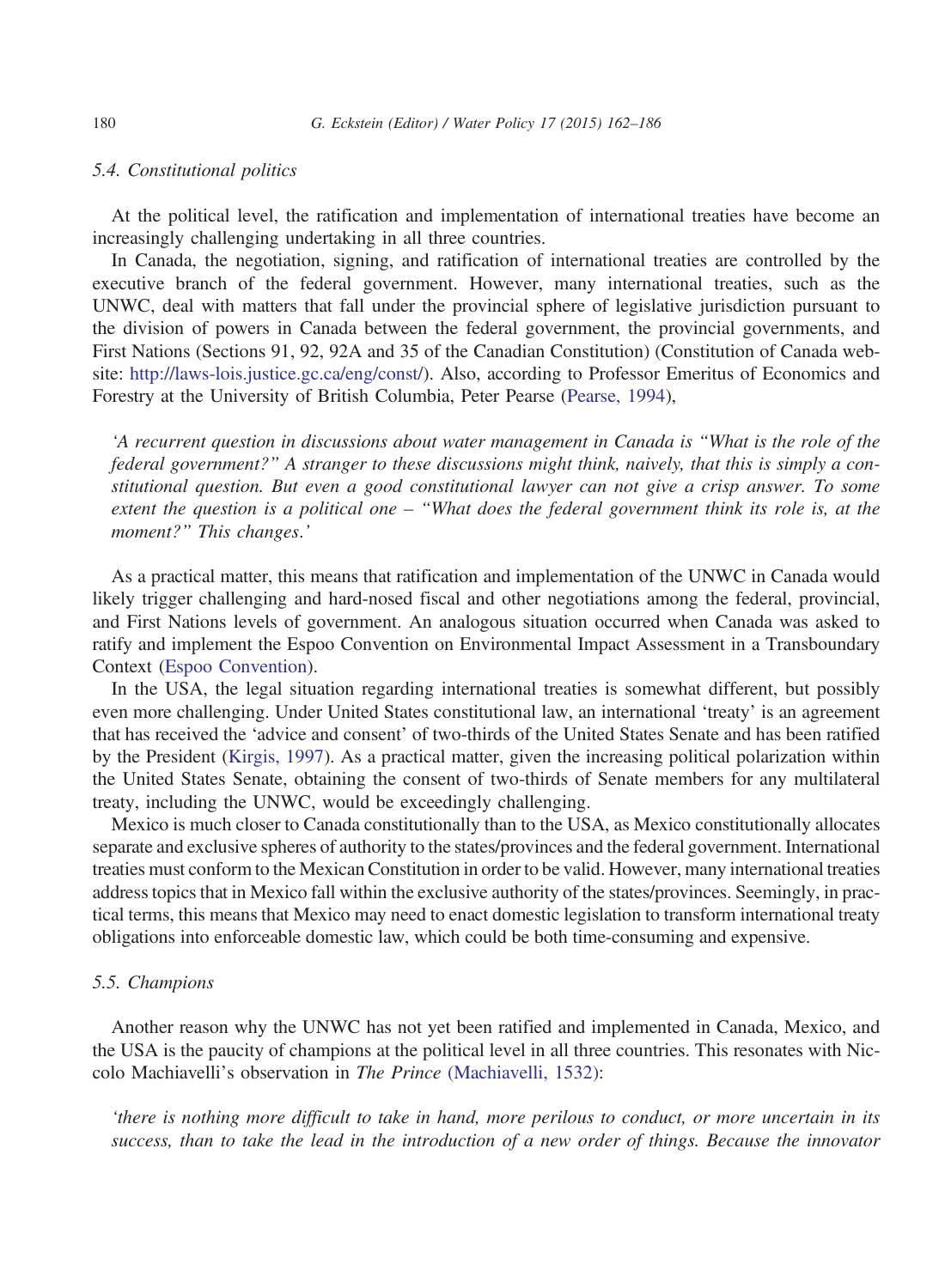has for enemies all those who have done well under the old conditions, and lukewarm defenders in those who may do well under the new. This coolness arises partly from fear of the opponents, who have the laws on their side, and partly from the incredulity of men, who do not readily believe in new things until they have had a long experience of them.'

#### 5.6. Justifying the UNWC in North America

Despite the apparent obstacles noted above, there are at least three compelling reasons why Canada, Mexico, and the USA should immediately ratify and implement the UNWC. First, ratification and implementation will send a strong and important message to each other, and to the world community, generally, that sovereign states have important rights and responsibilities when it comes to transboundary freshwater resources.

Second, the fact that Canada and the USA are variously both upstream and downstream of each other and that the USA is upstream of Mexico will particularly and importantly help dispel any lingering misconception that the UNWC may be biased in favor of downstream or upstream states.

Third, Canadian, Mexican, and American support for the Convention could not be more timely, given how the world community is currently struggling with the harsh realities of climate change and water scarcity.

Ratifying and implementing the UNWC in North America would also demonstrate a wider acceptance of practice under the Convention as representing customary international law. In turn, this could place the UNWC higher on various political agendas and could help lead to a more stable framework for transboundary water cooperation globally.

## 6. Dr Salman M.A. Salman and Professor Gabriel Eckstein<sup>7</sup>: concluding thoughts on the implications of the entry into force of the United Nations Watercourses Convention

The preceding essays discussing and analyzing various perspectives on, and interpretations of, the UNWC convey different, and sometimes conflicting, views and perceptions about the various principles set forth in the Convention. Indeed, many of these differences arose in the very early years of the work of the UNILC on the draft Convention, which began in 1971, and continued throughout to its conclusion in 1994. These differences also dominated the two meetings of the UN Sixth Committee convened as a Working Group of the Whole in 1996 and 1997, as well as the UN General Assembly meeting on 21 May 1997, which finalized and approved the Convention. Thus, the journey of the Convention over the past 44 years has been quite turbulent and contentious.

As evident in the perspectives from Southern Africa and the Nile Basin, one of the most contentious debates surrounds the relationship between the principle of equitable and reasonable utilization and the

 $<sup>7</sup>$  Dr Salman is an academic researcher and consultant on water law and policy, and editor-in-chief of Brill Research</sup> Perspectives, International Water Law. Until 2009, Dr Salman served as Lead Council and Water Law Adviser for the World Bank. He can be reached at salmanmasalman@gmail.com. Professor Eckstein is a member of the law faculty at Texas A&M University, director of the International Water Law Project, and editor of the International Water Law Project Blog. He can be reached at gabrieleckstein@law.tamu.edu.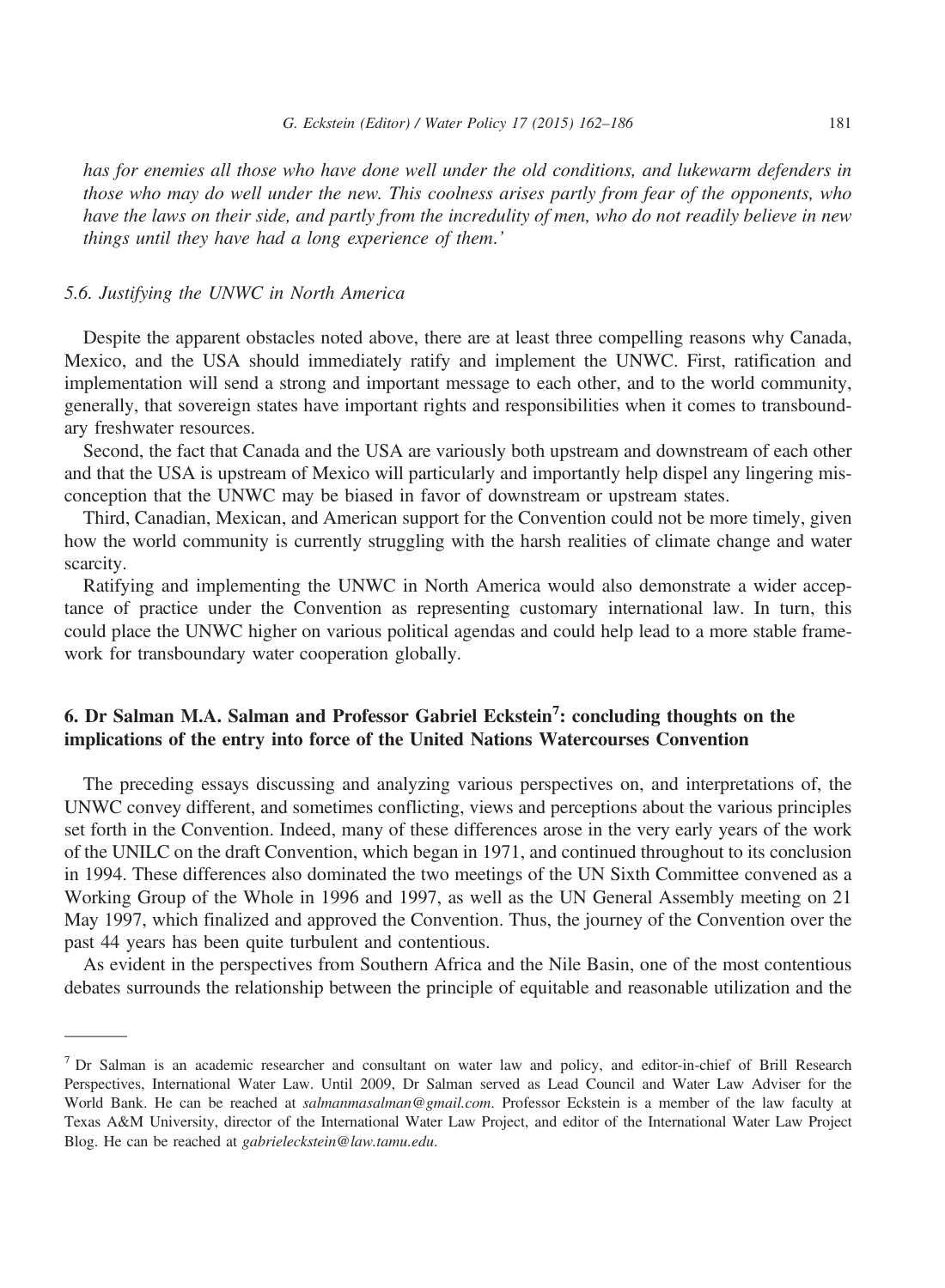obligation against causing significant harm between upper and lower riparians. As evidenced in the essays, this issue remains a focal area of debate, notwithstanding the efforts made to clarify the issue during the Sixth Committee and UNGA meetings, and through the interpretations and elaboration of the International Court of Justice in the Gabčikovo–Nagymaros and the Pulp Mills cases. A number of lower riparian countries still view the Convention as biased in favor of upper riparians because it subordinates the obligation against causing harm to the principle of equitable and reasonable utilization. Conversely, many upper riparians still believe that the Convention favors lower riparians because of its separate mention of the obligation against causing harm. It is noteworthy that the three countries that voted against the Convention (Burundi, China, and Turkey), and many of those that abstained, such as Bolivia, Ethiopia, Mali, and Tanzania, are largely upper riparian states. On the other hand, a number of lower riparians, such as Egypt and Pakistan, and those with mixed upper and lower riparian geographies, including France and Peru, also abstained, concerned that the Convention favors upstream riparians because it subordinates the no harm rule to the principle of equitable and reasonable utilization. Of all these countries, only France is now a party to the Convention.

Although the SADC countries amended their Protocol on Shared Watercourses in 2000 to make it consistent with the Convention, they tried to maintain parity between the two principles by subjecting each to the other, thus keeping the actual relationship in abeyance and unresolved. The same concerns seem to be a main reason for the South Asia countries' reluctance to join the Convention.

It is true that the Convention does indeed subordinate the obligation against causing harm to the principle of equitable and reasonable utilization. Yet this should in no way be taken to indicate a bias in favor of upper riparians. The principle grants each riparian a fair share for utilization, based, at least theoretically, on some objective and widely accepted principles dating back to the Helsinki Rules of 1966 ([Helsinki Rules](#page-24-0) [on the Uses of the Waters of International Rivers \(with comments\), International Law Association, 1966\)](#page-24-0). The ICJ, in addition to buttressing and elaborating the principle of equitable and reasonable utilization, confirmed, in the Gabčikovo-Nagymaros case, the perfect equality of all riparian states in the uses of the watercourse, and the exclusion of any preferential privilege of one riparian state in relation to the others. The ICJ noted that modern development of international law has strengthened this principle for non-navigational uses of international watercourses 'as evidenced by the adoption of the Convention of 21 May 1997 on the Law of the Non-Navigational Uses of International Watercourses by the United Nations General Assembly'. The ICJ reconfirmed this elaboration in 2010 in the Pulp Mills case.

The interaction of the Convention with existing agreements seems to be another matter raising the concerns of some states, as noted in the perspectives from South America, North America, Southern Africa, and to some extent Central Asia. Article 3 of the Convention asserts that it does not affect the rights or obligations of watercourse states arising from agreements already in force. Nonetheless, it asks the parties to consider, where necessary, harmonizing such agreements with the basic principles of the Convention. Some riparian states with existing bilateral or regional agreements appear to believe that the harmonization formulation causes those prior agreements to be weakened, if not disregarded. Conversely, riparian states left out of existing local and regional agreements criticize the Convention for not subjecting existing agreements to the Convention's provisions and failing to mandate inclusion of all riparians in such agreements. Both perspectives misconstrue the Convention. A close reading reveals that the Convention recognizes the validity of existing agreements as well as the rights of riparian states in a shared watercourse that are not parties to such local and regional agreements. This is the interpretation described in the essay discussing the European perspective, which also acknowledges the complementary nature of a general framework instrument, like the Convention, and more specific bilateral and regional agreements.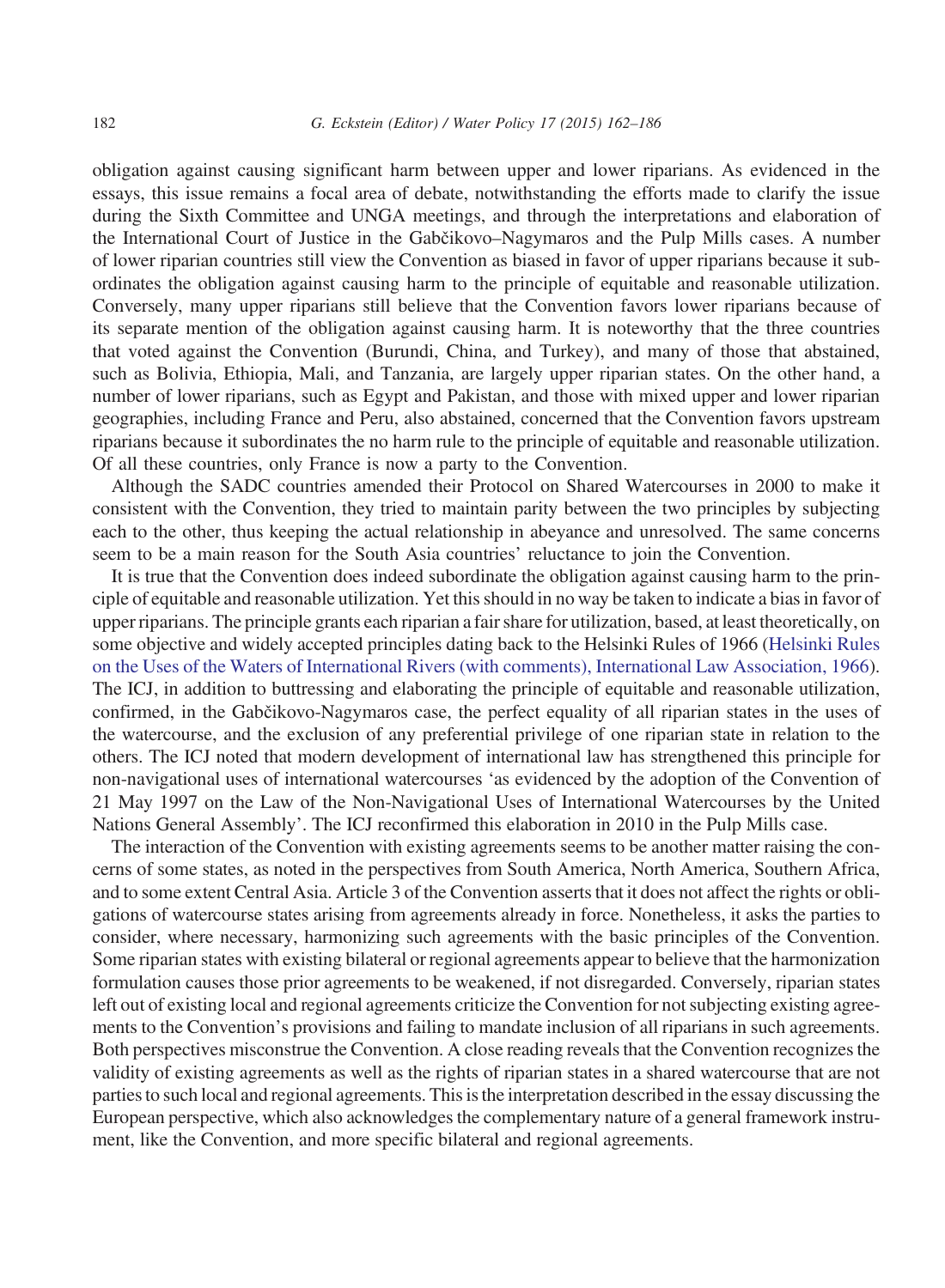A third contentious issue, raised most prominently in the essays presenting the Chinese and South Asian perspectives and suggested in the South American perspective, relates to the Convention's dispute-settlement provisions. While some states, such as Pakistan, believe that the provisions are too weak because they do not mandate a binding mechanism, other states, such as China, interpret the fact-finding procedures as being compulsory and argue that such an approach interferes with their sovereign right to select their own approach to dispute settlement. Indeed, Article 33 of the Convention offers parties a number of methods for settling disputes. However, the only obligatory process set forth is impartial fact-finding and a requirement to consider the fact-finding report in good faith. Thus, while the Convention provides a basic mechanism for ascertaining the facts of a dispute, it leaves the precise method for resolving disputes to the parties. Given that the Convention is a framework treaty, this is clearly a reasonable approach, incorporating both points of view.

A fourth concern regards the Convention's relevance to groundwater resources. As explained in the essays providing the South Asian and North American perspectives, some countries, such as Mexico and Pakistan, question whether the Convention's regime should extend to subsurface waters. The unease appears to be based, in part, on inadequate national information related to border-region aquifers and the extent to which the Convention could fully address groundwater challenges, which often are distinct from those affecting surface waters. The Convention, however, provides mechanisms for developing knowledge about hydraulically related water resources, including obligations to cooperate (Article 8) and share information (Article 9), and even to generate new knowledge (Article 9). Furthermore, it would be illogical to impose the Convention's regime on water resources whose relations to a transboundary watercourse are still unclear. Nevertheless, with the advent of the Draft Articles on Transboundary Aquifers, which contain a number of noteworthy groundwater-specific provisions, countries may be justified in raising questions regarding how the Convention addresses groundwater resources. However, the issue should be couched more in terms of a concern rather than a contentious matter preventing ratification of the Convention.

Notwithstanding the regional and subject-specific challenges and concerns, there is a clear consensus that transboundary waters should be managed on the basis of cooperation and the equality of all riparians in the use of shared watercourses. Beyond these basic international law tenets, there are a number of advantages that could accrue to nations that ratify the Convention. Foremost is the comfort and security of knowing that riparian neighbors operate from the same foundational norms.

For example, under the Convention, all riparians – regardless of whether upstream or downstream – must abide by the instrument's detailed notification procedures before embarking on measures that may affect an international watercourse. The Convention does not bestow a veto right on any riparian, but rather requires interaction and communication in conformity with fundamental norms of international law. As a result, riparians are prevented from taking unilateral action and are encouraged to cooperate through various means, including notification.

The notification procedures can also benefit states to the extent that they offer greater certainty, security and comfort to the various international, regional, and national financial institutions about financing projects affecting international watercourses. Agencies such as regional development banks and state development agencies, which typically lack such procedures, now have a global instrument on which to rely for project notification and processing.

Ultimately, as suggested in Dr McCaffrey's essay in part one of this report, the Convention's most significant value lies in its status as an authoritative statement of customary international water law and a framework under which more specific bilateral and regional agreements can be established and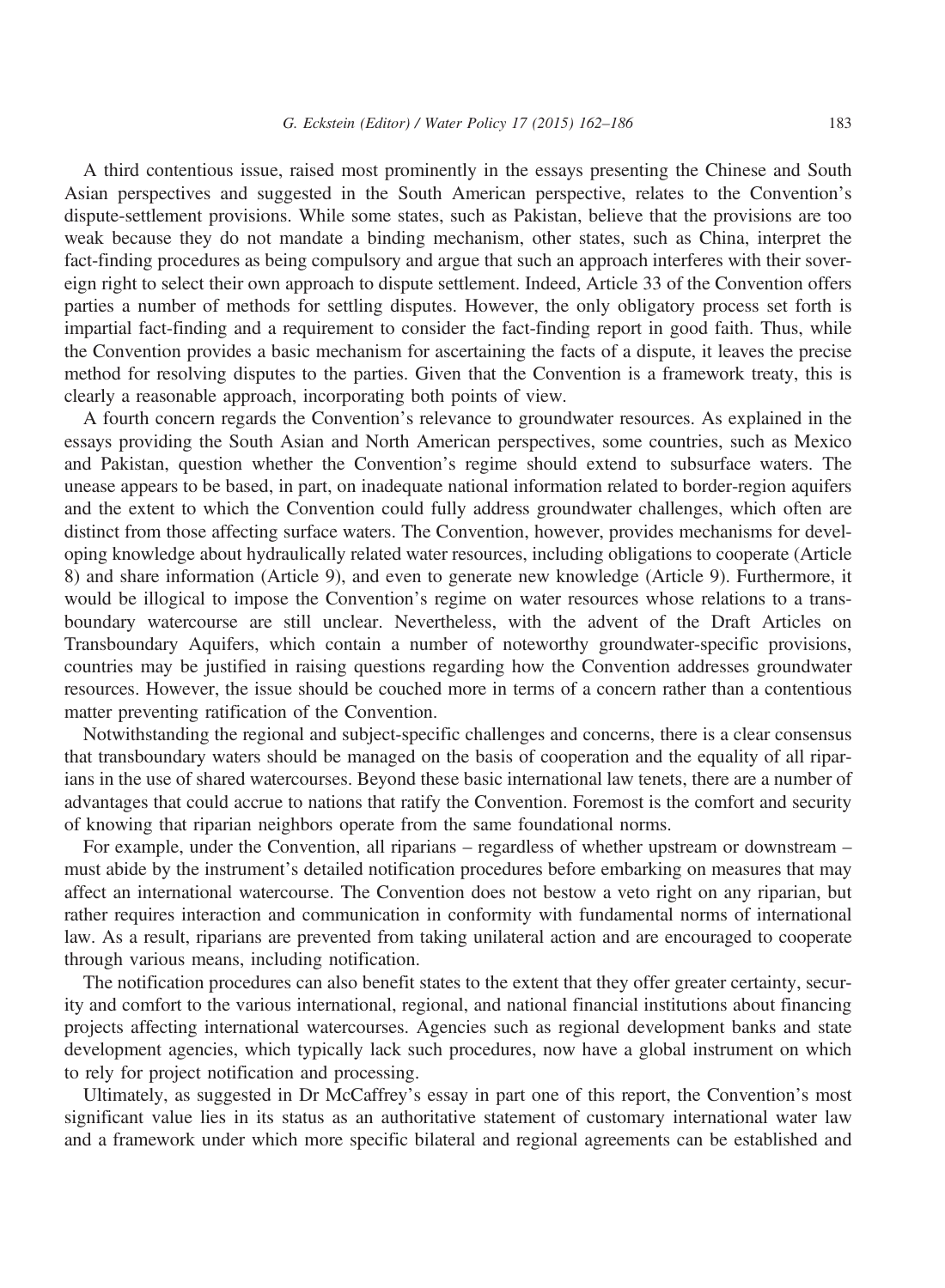<span id="page-24-0"></span>interpreted. In fact, the UNGA itself used the term 'codification' when it referred the task of preparing the draft convention to its legal arm, the UNILC.

Hence, entry into force of the Convention represents a broadening commitment by the international community to manage and utilize transboundary freshwater resources through peaceful and cooperative means. Entry into force is also likely to have a 'snowball' effect of creating an incentive for other states to join, as happened with other treaties, because few states would want to be left out.

Frontier freshwater resources have long been one of the few transboundary natural resources devoid of a global framework treaty. With the UNWC, freshwater resources no longer carry that distinction. Indeed, a new chapter of international cooperation over these resources has emerged.

#### **References**

Agreement constituting the Tri-National Commission of the Pilcomayo River Basin, La Paz, Bolivia, 2 September 1995. Available at <http://faolex.fao.org/docs/pdf/mul16756.pdf>.

- Agreement on the Guaraní Aquifer, San Juan, Argentina, 2 August 2010. Available at [http://www.parlamento.gub.uy/htmlstat/](http://www.parlamento.gub.uy/htmlstat/pl/pdfs/repartidos/senado/S2012030486-00.pdf) [pl/pdfs/repartidos/senado/S2012030486-00.pdf](http://www.parlamento.gub.uy/htmlstat/pl/pdfs/repartidos/senado/S2012030486-00.pdf).
- Chen, H., Rieu-Clarke, A. & Wouters, P. (2013). Exploring China'[s transboundary water treaty practice through the prism of](http://dx.doi.org/10.1080/02508060.2013.782134) [the UN Watercourses Convention](http://dx.doi.org/10.1080/02508060.2013.782134). Water International 38(2), 217-230. Available at [http://www.tandfonline.com/doi/full/10.](http://www.tandfonline.com/doi/full/10.1080/02508060.2013.782134#.U-tj-9JH4rV) [1080/02508060.2013.782134#.U-tj-9JH4rV](http://www.tandfonline.com/doi/full/10.1080/02508060.2013.782134#.U-tj-9JH4rV).
- China Water Risk website: Big Picture. Available at [http://chinawaterrisk.org/big-picture/.](http://chinawaterrisk.org/big-picture/)
- China 2014 No.1 Doc: Arable Land, Food & Water. Available at [http://chinawaterrisk.org/notices/2014-no-1-doc-arable-land](http://chinawaterrisk.org/notices/2014-no-1-doc-arable-land-food-and-water/)[food-and-water/](http://chinawaterrisk.org/notices/2014-no-1-doc-arable-land-food-and-water/).
- Clark, P. (2014). Troubled waters: the Mekong river crisis. Financial Times Magazine, 18 July 2014. Available at [http://www.](http://www.ft.com/intl/cms/s/2/1add7210-0d3d-11e4-bcb2-00144feabdc0.html#slide0) [ft.com/intl/cms/s/2/1add7210-0d3d-11e4-bcb2-00144feabdc0.html#slide0](http://www.ft.com/intl/cms/s/2/1add7210-0d3d-11e4-bcb2-00144feabdc0.html#slide0).
- Cohen, D. (2014). Xi Woos Modi With 'Peace Through Development' Approach, China Brief, 14(14), 17 July 2014. Available at [http://www.jamestown.org/programs/chinabrief/single/?tx\\_ttnews%5Btt\\_news%5D=42638&tx\\_ttnews%5BbackPid%](http://www.jamestown.org/programs/chinabrief/single/?tx_ttnews%5Btt_news%5D=42638&tx_ttnews%5BbackPid%5D=25&cHash=beaecb4bbb6a9cfe5f146629dc8c0d97#.U-tmHdJH4rW) [5D=25&cHash=beaecb4bbb6a9cfe5f146629dc8c0d97#.U-tmHdJH4rW.](http://www.jamestown.org/programs/chinabrief/single/?tx_ttnews%5Btt_news%5D=42638&tx_ttnews%5BbackPid%5D=25&cHash=beaecb4bbb6a9cfe5f146629dc8c0d97#.U-tmHdJH4rW)
- Convention on Biological Diversity; in force 29 December 1993. Available at <http://www.cbd.int/>.
- Convention on Environmental Impact Assessment in a Transboundary Context (Espoo Convention). Signed in 1991; in force 10 September 1997. Available at <http://www.unece.org/env/eia/eia.html>.
- Convention on Wetlands of International Importance (RAMSAR Convention); in force 21 December 1975. Available at [http://](http://www.ramsar.org/cda/en/ramsar-home/main/ramsar/1_4000_0__) [www.ramsar.org/cda/en/ramsar-home/main/ramsar/1\\_4000\\_0\\_\\_.](http://www.ramsar.org/cda/en/ramsar-home/main/ramsar/1_4000_0__)
- Eckstein, G. (2005). A hydrogeological perspective of the status of ground water resources under the UN watercourse convention. Columbia Journal of Environmental Law 30, 525–564. Available at <http://ssrn.com/abstract=899142>.
- Eckstein, G. (2011). [Managing buried treasure across frontiers: the international law of transboundary aquifers](http://dx.doi.org/10.1080/02508060.2011.598642). Water International 36(5), 573–583. Available at <http://ssrn.com/abstract=1924469>.
- Eckstein, G. & Sindico, F . (2014) The law of transboundary aquifers: many ways of going forward, but only one way of standing still. Review of European Community & International Environmental Law 3(1), 32–42. Available at [http://ssrn.com/](http://ssrn.com/abstract=2429569) [abstract=2429569](http://ssrn.com/abstract=2429569).
- Gabčikovo–Nagymaros Project case (Hungary/Slovakia) (ICJ) (1997). Available at [http://www.icj-cij.org/docket/index.php?](http://www.icj-cij.org/docket/index.php?p1=3&p2=3&case=92) [p1=3&p2=3&case=92.](http://www.icj-cij.org/docket/index.php?p1=3&p2=3&case=92)
- Helsinki Rules on the Uses of the Waters of International Rivers (with comments), International Law Association (1966). Available at [http://www.internationalwaterlaw.org/documents/intldocs/Helsinki\\_Rules\\_with\\_comments.pdf](http://www.internationalwaterlaw.org/documents/intldocs/Helsinki_Rules_with_comments.pdf).
- International Groundwater Resources Assessment Centre (IGRAC), Transboundary Aquifers of the World Updated 2012. Available at [http://www.un-igrac.org/dynamics/modules/SFIL0100/view.php?fil\\_Id=213.](http://www.un-igrac.org/dynamics/modules/SFIL0100/view.php?fil_Id=213)
- Kirgis, F. L. (1997). International Agreements and U.S. Law, ASIL Insights, 2(5) (27 May 1997). Available at [http://www.asil.](http://www.asil.org/insights/volume/2/issue/5/international-agreements-and-us-law) [org/insights/volume/2/issue/5/international-agreements-and-us-law](http://www.asil.org/insights/volume/2/issue/5/international-agreements-and-us-law).
- Machiavelli, N. (1532). The Prince. Available at [http://www.gutenberg.org/files/1232/1232-h/1232-h.htm.](http://www.gutenberg.org/files/1232/1232-h/1232-h.htm)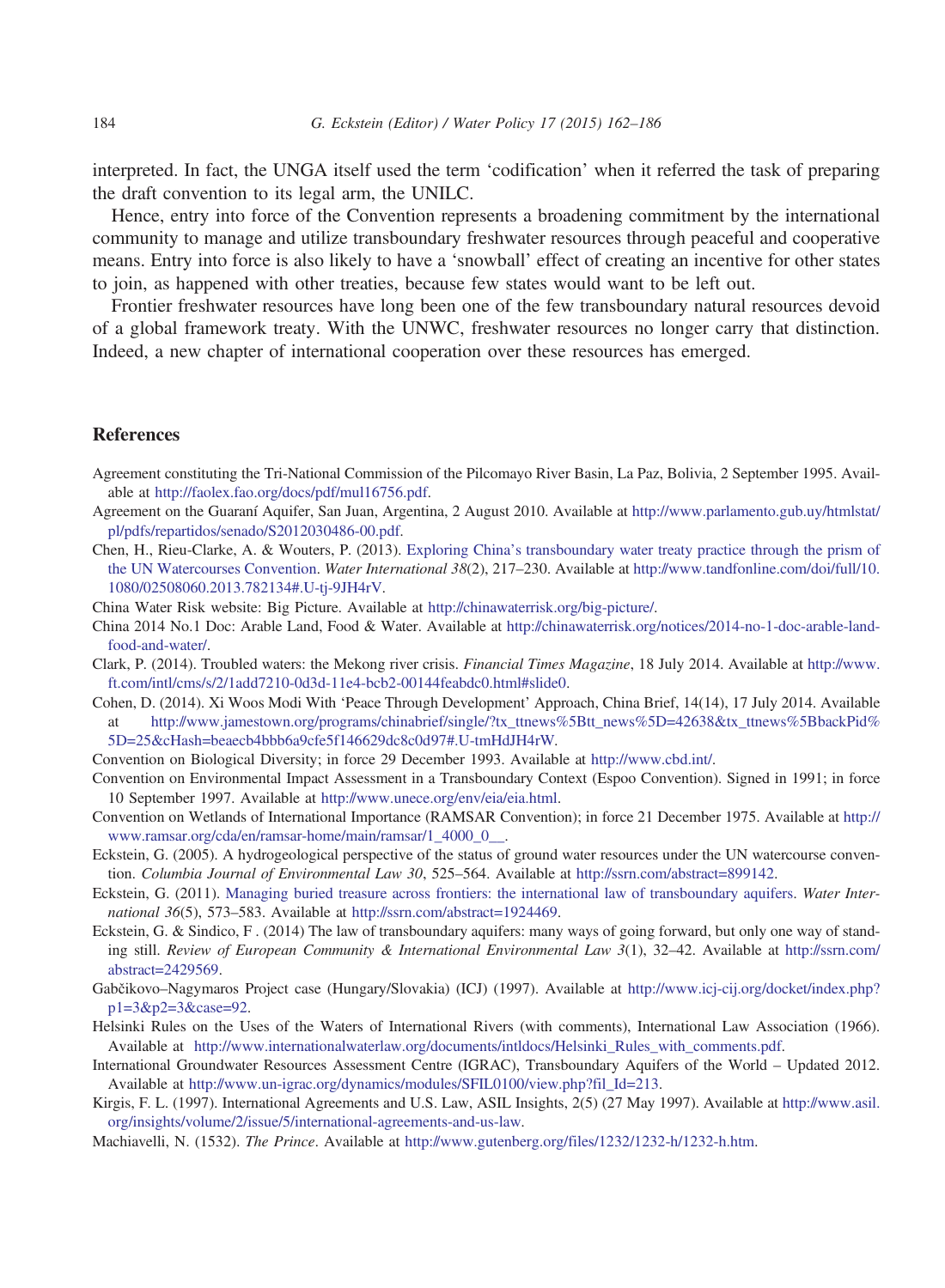- <span id="page-25-0"></span>Malzbender, D. & Earle, A. (2013). Southern Africa. In: The UN Watercourses Convention in Force: Strengthening International Law for Transboundary Water Management. Rocha Loures, F. & Rieu-Clarke, A. (eds), Routledge, pp. 112– 122. Available at <http://www.routledge.com/books/details/9781849714464/>.
- Margat, J. & van der Gun, J. (2013). Groundwater Around the World: A Geographic Synopsis. Available at [http://www.](http://www.crcpress.com/product/isbn/9781138000346) [crcpress.com/product/isbn/9781138000346](http://www.crcpress.com/product/isbn/9781138000346).
- McCaffrey, S. (2001). [The contribution of the UN convention on the law of the non-navigational uses of international water](http://dx.doi.org/10.1504/IJGENVI.2001.000980)[courses.](http://dx.doi.org/10.1504/IJGENVI.2001.000980) International Journal of Global Environmental Issues 1(3/4), 250–263. Available at [http://internationalwaterlaw.](http://internationalwaterlaw.org/bibliography/IJGEI/03ijgenvl2001v1n34mccaffrey.pdf) [org/bibliography/IJGEI/03ijgenvl2001v1n34mccaffrey.pdf.](http://internationalwaterlaw.org/bibliography/IJGEI/03ijgenvl2001v1n34mccaffrey.pdf)
- McCaffrey, S. (2009). [Current developments: the international law commission adopts draft articles on transboundary aquifers.](http://dx.doi.org/10.2307/20535150) The American Journal of International Law 103, 272–293. Available at [http://www.aida-waterlaw.org/PDF/McCaffrey-TB-](http://www.aida-waterlaw.org/PDF/McCaffrey-TB-Aqs.pdf)[Aqs.pdf.](http://www.aida-waterlaw.org/PDF/McCaffrey-TB-Aqs.pdf)
- Ministry of Foreign Affairs of China (2014). Xi Jinping Delivers Important Speech at National Congress of Brazil Carry Forward Traditional Friendship and Jointly Open up New Chapter of Cooperation, 17 July 2014. Available at [http://www.fmprc.](http://www.fmprc.gov.cn/mfa_eng/zxxx_662805/t1176214.shtml) [gov.cn/mfa\\_eng/zxxx\\_662805/t1176214.shtml](http://www.fmprc.gov.cn/mfa_eng/zxxx_662805/t1176214.shtml).
- Pearse, P. H. (1994). Development of Federal Water Policy: One Step Forward, Two Steps Back: Key Note Address at the Canadian Water and Wastewater Association National Management Seminar, Calgary, Alberta, 1994.
- Pulp Mills on the River Uruguay (Argentina v. Uruguay) (ICJ) (2010). Available at [http://www.icj-cij.org/docket/index.php?](http://www.icj-cij.org/docket/index.php?p1=3&p2=3&code=au&case=135&k=88) [p1=3&p2=3&code=au&case=135&k=88](http://www.icj-cij.org/docket/index.php?p1=3&p2=3&code=au&case=135&k=88).
- Ramachandran, S. K. & Krishnan, A. (2014). China agrees to extend provision of hydrological data. The Hindu, 1 July 2014. Available at [http://www.thehindu.com/news/international/world/china-agrees-to-extend-provision-of-hydrological-data/article6164121.ece.](http://www.thehindu.com/news/international/world/china-agrees-to-extend-provision-of-hydrological-data/article6164121.ece)
- Revised Protocol on Shared Watercourses (Protocol) of the Southern African Development Community (SADC), Windhoek, 7 August 2000. Available at [http://www.internationalwaterlaw.org/documents/regionaldocs/Revised-SADC-Shared](http://www.internationalwaterlaw.org/documents/regionaldocs/Revised-SADC-SharedWatercourse-Protocol-2000.pdf) [Watercourse-Protocol-2000.pdf](http://www.internationalwaterlaw.org/documents/regionaldocs/Revised-SADC-SharedWatercourse-Protocol-2000.pdf).
- Rieu-Clarke, A. (2007). Entry into force of the 1997 UN Watercourses Convention: Barriers, Benefits and Prospects. Water 21, 12–16. Available at [http://www.iwapublishing.com/pdf/Water21%20Dec07p12to16.pdf.](http://www.iwapublishing.com/pdf/Water21%20Dec07p12to16.pdf)
- Rieu-Clarke, A. & Rocha Loures, F. (2009). [Still not in Force: Should States Support the 1997 UN Watercourses Convention?](http://dx.doi.org/10.1111/j.1467-9388.2009.00640.x) Review of European Community & International Environmental Law 18(2), 185–197. Available at [http://onlinelibrary.wiley.](http://onlinelibrary.wiley.com/doi/10.1111/j.1467-9388.2009.00640.x/abstract) [com/doi/10.1111/j.1467-9388.2009.00640.x/abstract](http://onlinelibrary.wiley.com/doi/10.1111/j.1467-9388.2009.00640.x/abstract).
- Salman, S. M. A. (2001). Legal Regime for Use and Protection of International Watercourses in the Southern African Region: Evolution and Context. Natural Resources Journal 41, 981–1022. Available at [http://www.salmanmasalman.org/wp-content/](http://www.salmanmasalman.org/wp-content/uploads/2012/12/SADCarticle2.pdf) [uploads/2012/12/SADCarticle2.pdf.](http://www.salmanmasalman.org/wp-content/uploads/2012/12/SADCarticle2.pdf)
- Statute of the River Uruguay. Signed at Salto, Uruguay on 26 February 1975. Available at [http://internationalwaterlaw.org/](http://internationalwaterlaw.org/documents/regionaldocs/Uruguay_River_Statute_1975.pdf) [documents/regionaldocs/Uruguay\\_River\\_Statute\\_1975.pdf](http://internationalwaterlaw.org/documents/regionaldocs/Uruguay_River_Statute_1975.pdf).
- Ti Le-Huu & Lien Nguyen Duc in cooperation with Apichart Anukularmphai et al. (2003). Mekong Case Study, PCCP Series No. 10, UNESCO-IHP. Available at [http://unesdoc.unesco.org/images/0013/001332/133290e.pdf.](http://unesdoc.unesco.org/images/0013/001332/133290e.pdf)
- Transboundary Freshwater Dispute Database Oregon State University (2014). Available at [http://www.transboundarywaters.](http://www.transboundarywaters.orst.edu/database/register/maps/South%20America%20Basins.jpg) [orst.edu/database/register/maps/South%20America%20Basins.jpg](http://www.transboundarywaters.orst.edu/database/register/maps/South%20America%20Basins.jpg).
- Treaty for Amazonian Cooperation. Concluded at Brasilia on 3 July 1978. Available at [https://treaties.un.org/doc/Publication/](https://treaties.un.org/doc/Publication/UNTS/Volume%201202/volume-1202-I-19194-English.pdf) [UNTS/Volume%201202/volume-1202-I-19194-English.pdf](https://treaties.un.org/doc/Publication/UNTS/Volume%201202/volume-1202-I-19194-English.pdf).
- Treaty of the River Plate Basin. Signed at Brasilia on 23 April 1969. Available at [https://treaties.un.org/doc/Publication/UNTS/](https://treaties.un.org/doc/Publication/UNTS/Volume%20875/volume-875-I-12550-English.pdf) [Volume%20875/volume-875-I-12550-English.pdf.](https://treaties.un.org/doc/Publication/UNTS/Volume%20875/volume-875-I-12550-English.pdf)
- UNECE Convention on the Protection and Use of Transboundary Watercourses and International Lakes, 17 March 1992; in force 6 October 1996. Available at [http://www.unece.org/env/water/text/text.html.](http://www.unece.org/env/water/text/text.html)
- UN Convention to Combat Desertification; in force 26 December 1996. Available at [http://www.unccd.int/en/Pages/default.](http://www.unccd.int/en/Pages/default.aspx) [aspx](http://www.unccd.int/en/Pages/default.aspx).
- UN Framework Convention on Climate Change; in force 21 March 1994. Available at <http://newsroom.unfccc.int/>.
- UN General Assembly Press Release GA/9248, 21 May 1997. Available at [http://www.internationalwaterlaw.org/documents/](http://www.internationalwaterlaw.org/documents/intldocs/convention_press.html) [intldocs/convention\\_press.html](http://www.internationalwaterlaw.org/documents/intldocs/convention_press.html).
- UN General Assembly Resolution 2669, Progressive Development and Codification of the Rules of International Law relating to International Watercourses (21 July 1971). Available at [http://internationalwaterlaw.org/documents/intldocs/UNGA\\_1970\\_](http://internationalwaterlaw.org/documents/intldocs/UNGA_1970_resolution_2669_(XXV)_on_progressive_development_and%20codification.pdf) resolution 2669\_(XXV)\_on\_progressive\_development\_and%20codification.pdf.